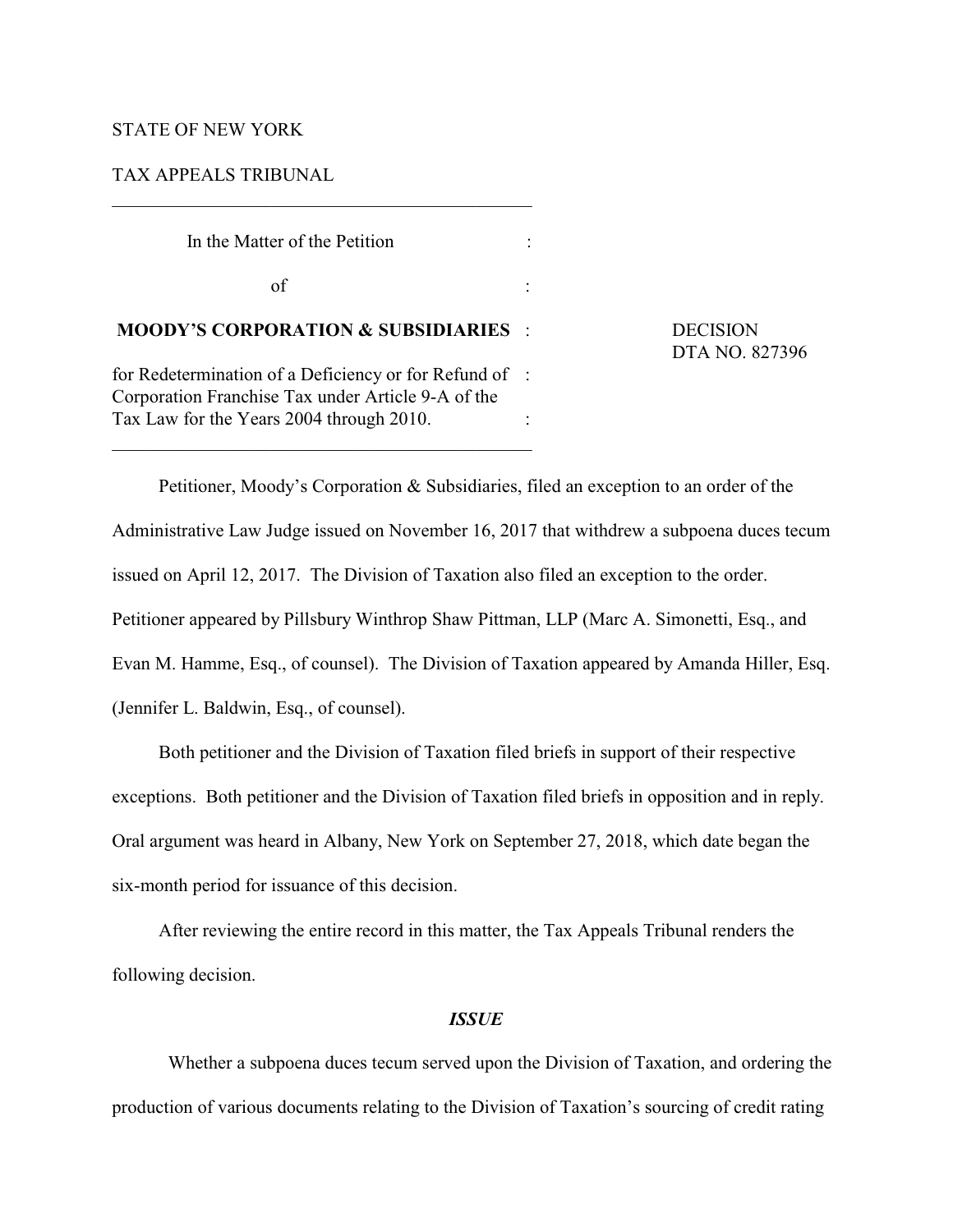receipts, in general and in connection particularly with an audit of petitioner for the audit period January 1, 2004 through December 31, 2010, should be withdrawn upon the basis that disclosure of the documents sought via the subpoena is precluded by statute or protected pursuant to privilege.

## *FINDINGS OF FACT*

We find the facts as determined by the Administrative Law Judge. Such facts are set forth below.

#### *Background*

1. Petitioner, Moody's Corporation & Subsidiaries, is a Delaware corporation headquartered in New York. Petitioner operates a credit rating agency that analyzes financial information and also generates and publishes opinions concerning debt instruments and securities (credit ratings).

2. Petitioner was the subject of a corporation franchise tax audit under Tax Law article 9-A, conducted by the Division of Taxation (Division), covering the period January 1, 2004 through December 31, 2010 (audit period), and including the tax imposed under Tax Law § 209 and the Metropolitan Commuter Transportation District (MCTD) surcharge tax (MTA surcharge) under Tax Law § 209-B.

3. On January 11, 2012, petitioner and the Division executed a closing agreement pursuant to Tax Law § 171 (Eighteenth) relating to the audit period. Petitioner, in turn, made payment in accordance with the closing agreement on January 13, 2012.

4. On December 11, 2014, petitioner filed amended corporation franchise tax returns and MTA surcharge tax returns, requesting refunds for the years 2004 through 2010.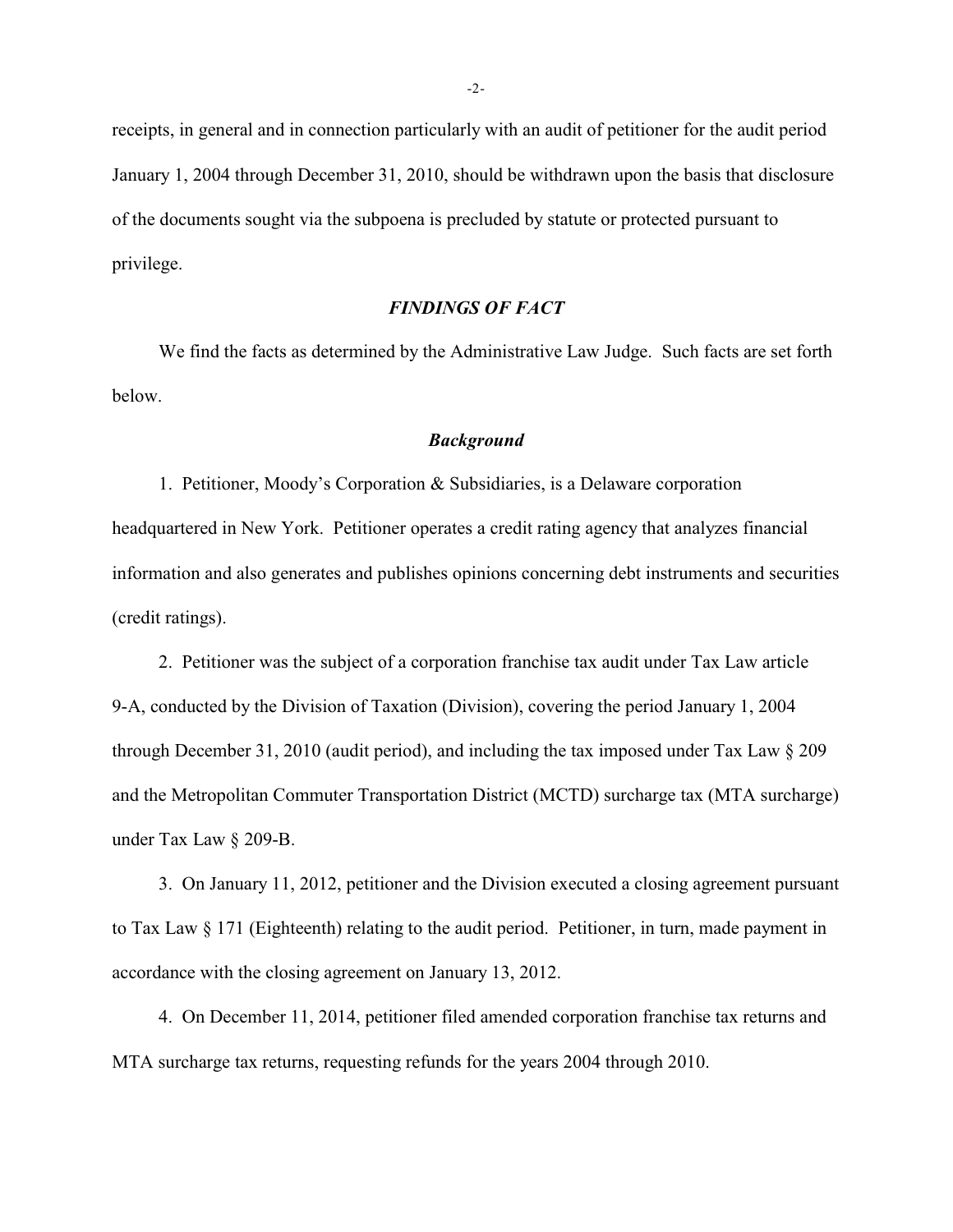5. By letters dated March 4, 2015 and April 20, 2015, the Division denied petitioner's refund claims.

6. On December 18, 2015, petitioner filed a petition with the Division of Tax Appeals challenging the denials of the foregoing refund claims.

7. On March 30, 2016, the Division filed its answer to the petition.

8. On April 18, 2016, petitioner filed a reply to the Division's answer.

9. Petitioner seeks, via its refund claims, to set aside the closing agreement. More specifically, petitioner maintains that during the audit, the Division asserted that petitioner was required to source its credit rating receipts on an origination basis (i.e., where the "service" giving rise to the receipts was performed based upon the costs of performance [*see* Tax Law § 210 (a); 20 NYCRR 4-4.3 (a)]). Petitioner asserted, in contrast, that it should be able to source such receipts upon a destination basis (i.e., initially based upon the location of the debt issuers whose creditworthiness petitioner rated, but thereafter changed to a sourcing method applicable to publishers, based upon the global investing public and using a population method as a proxy for where investors viewed the credit ratings issued by petitioner). During the audit on October 8, 2008, petitioner requested an advisory opinion confirming that such receipts are properly sourced on a destination basis. In addition, on June 30, 2009, petitioner supplemented its request for an advisory opinion by submitting a request for alternative apportionment of its credit ratings receipts (*see* Tax Law § 210.8 [a]; 20 NYCRR 4-6.1). Petitioner asserts that the Division refused to issue an advisory opinion regarding the proper method of sourcing credit rating receipts, and stated that petitioner had to address the issue at audit.

10. In early 2011, the parties entered into negotiations to settle the audit, and these negotiations resulted in the closing agreement (*see* finding of fact 3). During this time, petitioner

-3-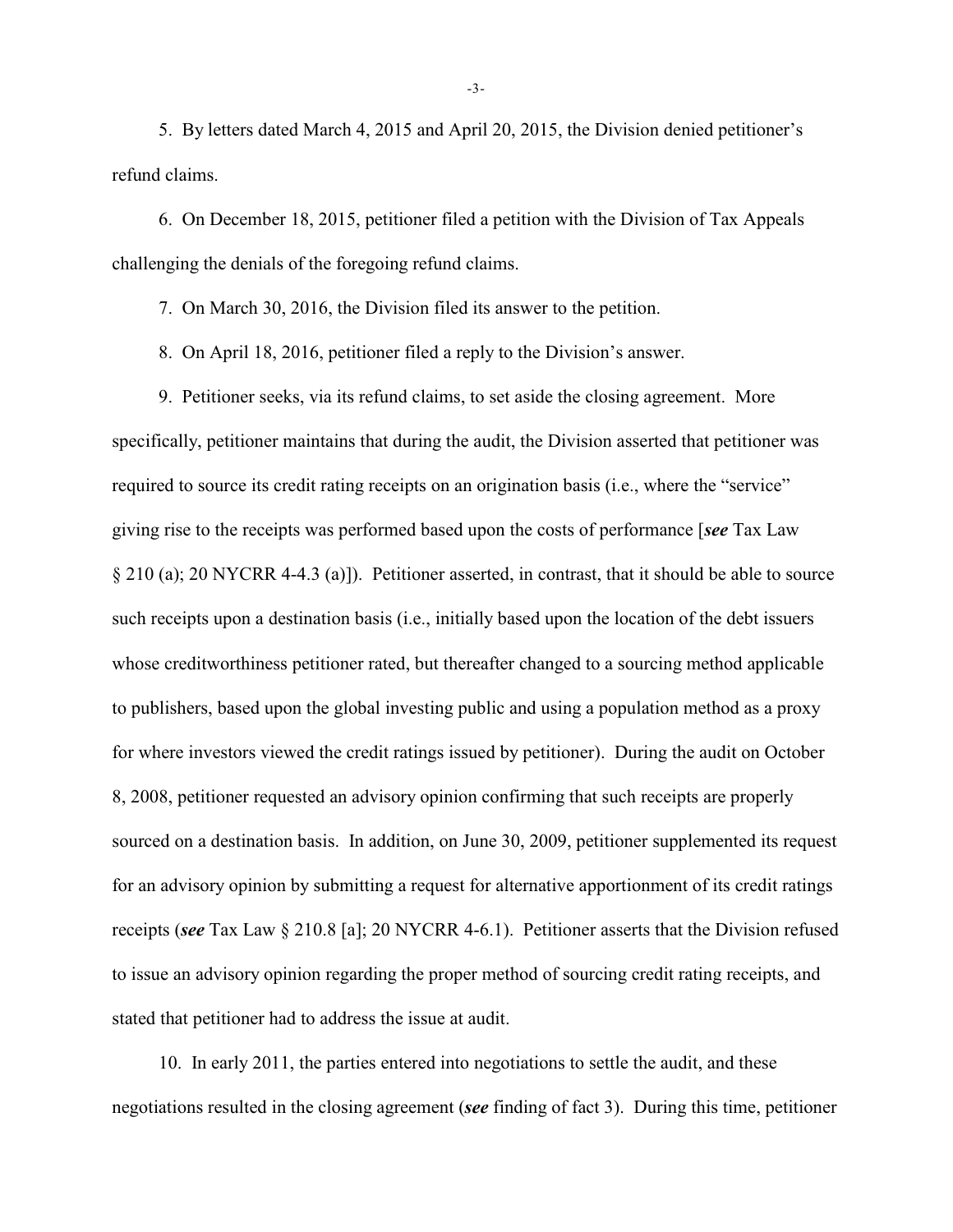suspected that the Division was permitting another taxpayer, McGraw-Hill, to source credit rating receipts on a destination basis. During its negotiations with the Division, petitioner inquired as to whether any other credit rating agencies were permitted to source receipts on a destination basis. Petitioner alleges the Division represented that it did not allow such destination based receipts sourcing. Petitioner chose to enter into the closing agreement, accepting any negotiated benefit(s) conferred thereby, including a "small reduction" (*see* petition at ¶ 35), rather than complete the audit process and pursue its claims that destination sourcing and/or alternative apportionment were appropriate and allowable.

11. As noted, petitioner and the Division executed the closing agreement on January 11, 2012. Thereafter, petitioner learned that the Division had, in fact, permitted another taxpayer to source credit rating receipts on a destination basis.<sup>1</sup> Petitioner has asserted that the closing agreement it agreed to and executed was not in its best interest, in that it paid tax thereunder pursuant to an origination sourcing method based on its reliance upon the Division's representations concerning sourcing of credit rating receipts, as made during audit settlement negotiations. Petitioner has specifically alleged that it would not have executed the closing agreement if the Division had not represented that it did not permit any credit rating agencies to source credit rating receipts on a destination basis.

12. In this matter, petitioner seeks the disclosure of certain documents that it claims are relevant to the substantive tax issues upon which its claims for refund are premised. Petitioner

-4-

 $<sup>1</sup>$  Petitioner's "suspicion" that the Division was allowing petitioner's competitor, McGraw-Hill, to source credit</sup> rating receipts on a destination basis (*see* finding of fact 10), was confirmed via the issuance of a New York City litigation determination concerning McGraw-Hill's 2003 - 2007 apportionment (*see Matter of McGraw-Hill Cos.*, NY City Tax Appeals Trib. [ALJ Div], Feb. 24, 2014), and a New York State litigation order concerning McGraw-Hill's 2002 - 2005 apportionment (*see Matter of McGraw-Hill Cos.*, NY St Div of Tax Appeals DTA No. 825598, Feb. 12, 2015).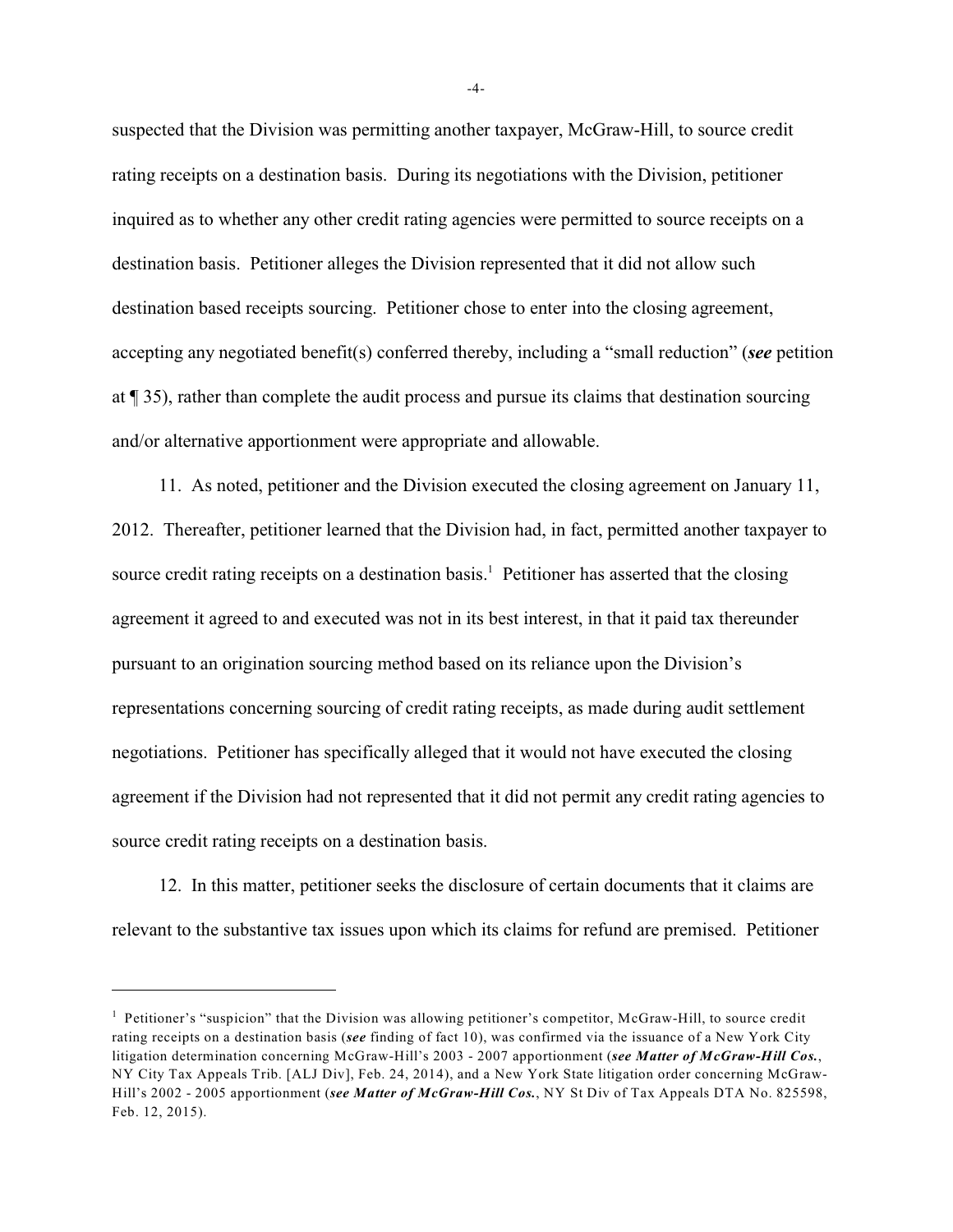maintains that concealing the documents it seeks is "problematic" because resolving the substantive tax issues requires petitioner to establish, at the outset, whether the Division concealed the existence of an agreement with a similarly situated taxpayer that allowed destination sourcing. Petitioner has alleged here, as well as in its petition, that by concealing its agreement with McGraw-Hill, the Division concealed its true position regarding taxation of the credit rating industry. Petitioner maintains, in turn, that such concealment constituted "fraud, malfeasance, or misrepresentation of a material fact," within the contemplation of Tax Law § 171 (Eighteenth), and provides sufficient grounds to set aside the closing agreement and reopen the matter so as to address the substantive question of how petitioner's credit rating receipts should have been sourced, as well as other audit issues.

# *Freedom of Information Document Requests*

13. On April 14, 2014, petitioner filed two requests under the Freedom of Information Law (FOIL) seeking documents concerning the Division's sourcing of credit rating receipts for the tax years 2004 through the present, and in connection with the audit of petitioner for the audit period.<sup>2</sup>

14. In a June 2014 response, the Division's Records Access Officer agreed to disclose certain records to petitioner. He also identified 807 pages of materials that were responsive to petitioner's FOIL request, but were withheld as exempt. Specifically, 416 pages were withheld as exempt from disclosure by state or federal statute pursuant to Public Officers Law (POL) § 87 (2) (a), and 391 pages were withheld as exempt pursuant to POL  $\S 87$  (2) (g) (iii) as inter-agency or intra-agency materials that are not final agency policy or determinations.

-5-

 $<sup>2</sup>$  These filings were made after petitioner's stated suspicions concerning whether the Division had allowed another</sup> taxpayer to source its receipts on a destination basis (*see* finding of fact 10) were confirmed (*see* finding of fact 11, n 1).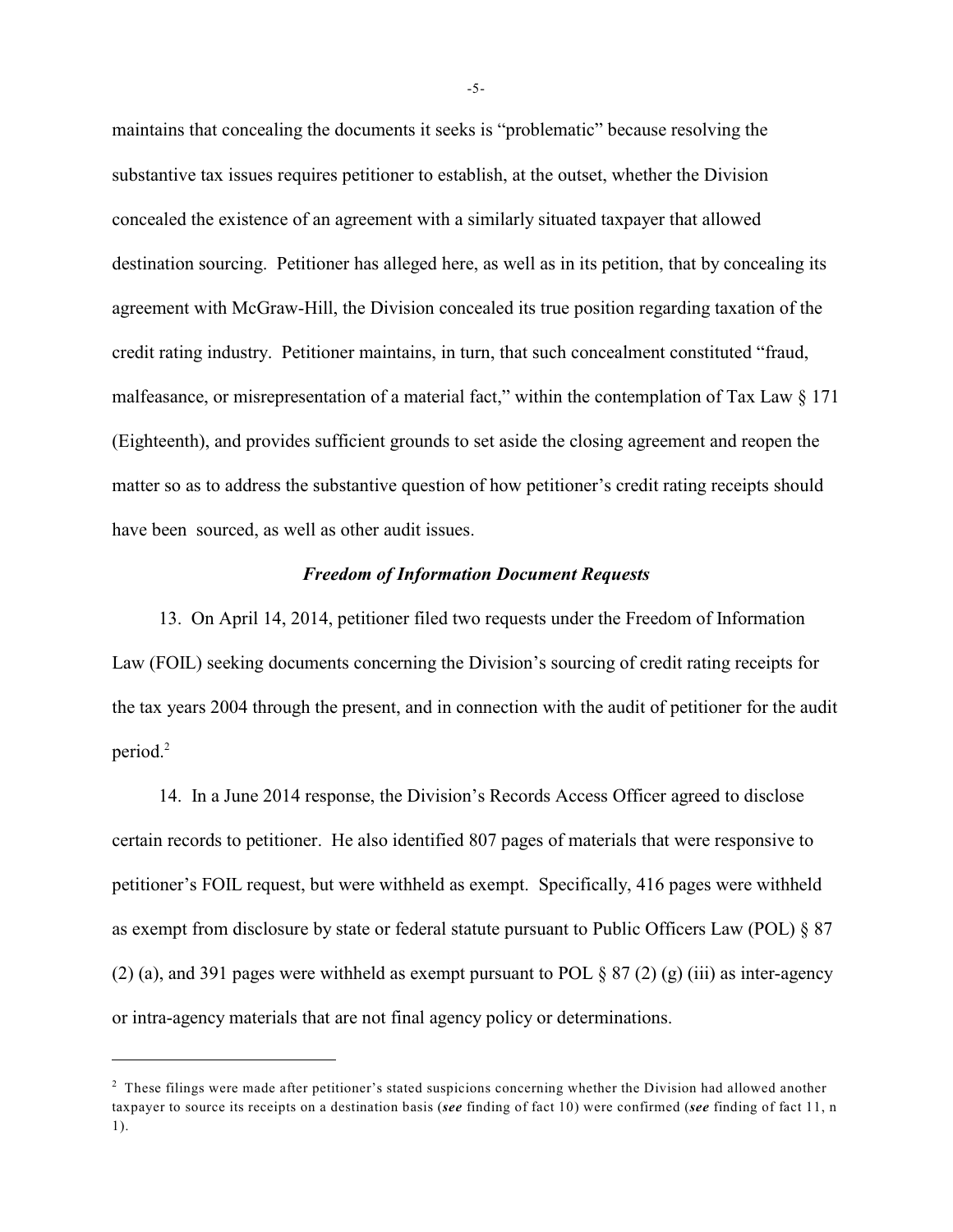15. On July 23, 2014, petitioner filed FOIL administrative appeals challenging the

Division's decision to withhold entirely, or to release with redactions, certain documents

responsive to petitioner's FOIL request.

16. In August 2014, and with respect to the audit file, five pages were released with

redactions, and 178 pages were withheld as exempt. The bases for withholding certain pages

were the Division's assertions that the same, or portions thereof, were exempted from FOIL

disclosure by:

a) POL § 87 (2) (a), because the records are specifically exempted from disclosure pursuant to statute, citing Tax Law  $\S 211 (8) (a)$  (the "secrecy provision" rendering corporation franchise tax reports and information confidential), and Civil Practice Laws and Rules 4503 (attorney-client privilege);

b) POL § 87 (2) (b), because disclosure would constitute an unwarranted invasion of personal privacy;

c) POL  $\S 87$  (2) (e), because the records were compiled for law enforcement purposes and disclosure would interfere with law enforcement investigations;

d) POL § 87 (2) (g), because the records constituted non-final inter-or-intraagency materials that were deliberative in nature.

17. In an August 2014 determination on appeal, the Division's Records Access Appeals

Officer released additional documents to petitioner, but upheld the denial of, or redaction to, the

remaining documents. Specifically, of the 807 pages withheld in June 2014:

- three pages were blank;
- 12 pages were clearly not responsive to the request;
- 68 pages were released without redactions;
- 13 pages were released with redactions;
- 711 remained withheld.

18. In a September 2014 determination on appeal as to petitioner's 183 page audit file, the

Division's Records Access Appeals Officer:

– upheld the redaction of five pages;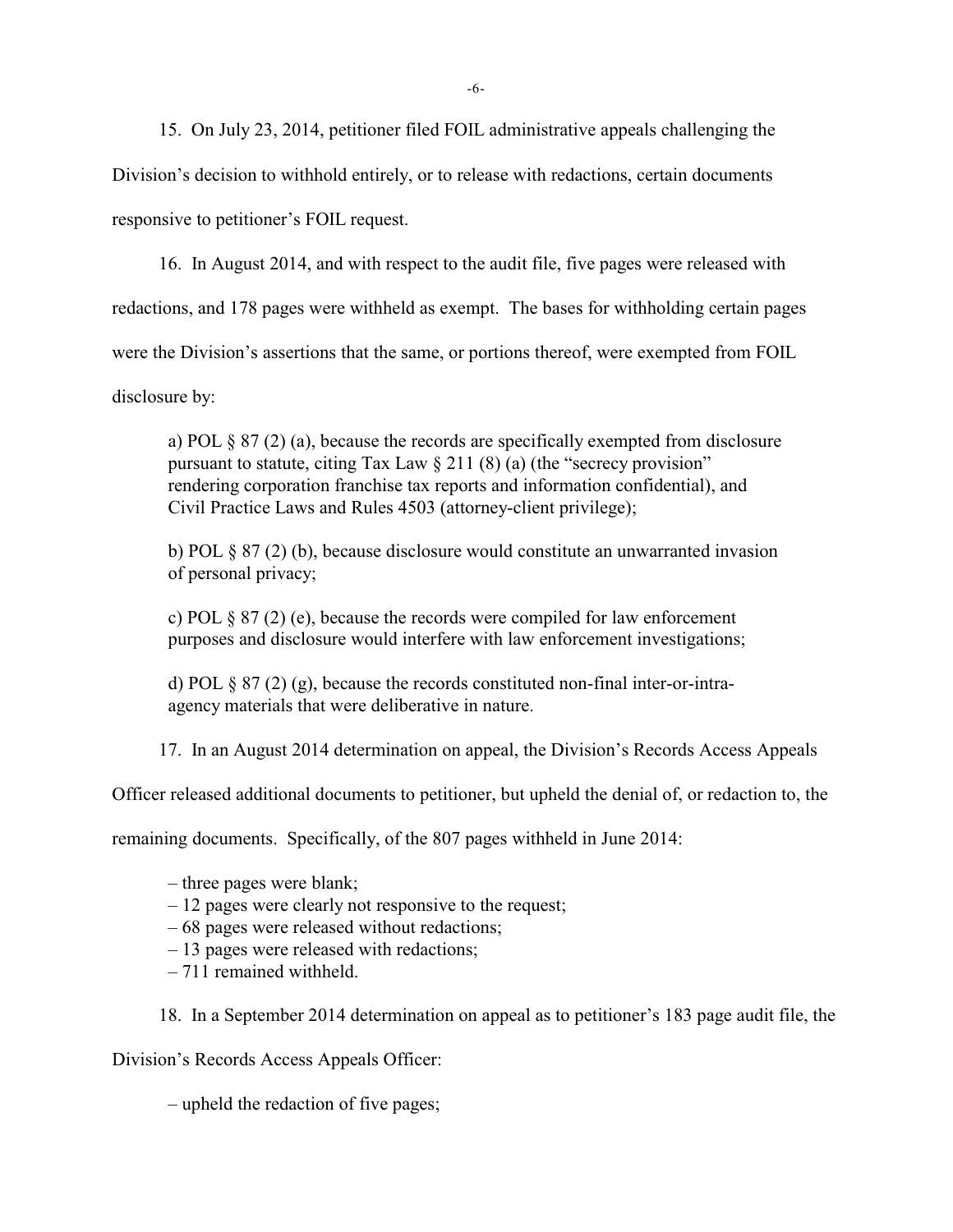– released an additional 26 pages without redaction;

– released an additional six redacted pages;

– upheld the prior determination to withhold the remaining 146 pages.

#### *Court Proceedings*

19. Petitioner challenged the Records Access Appeals Officer's determinations by commencing a CPLR article 78 proceeding in Albany County Supreme Court. As part of its response, the Division provided the Court with two privilege logs (Log F-02261 and Log F-02170), together with all of the withheld or redacted documents at issue (disputed documents), for the Court's in camera review. Log F-02261 identifies documents regarding the Division's audit of petitioner, while Log F-02170 identifies documents regarding another taxpayer. Each log identifies the various documents by tab number, and with respect to each tab number lists the bases upon which exemption from disclosure was asserted by the Division.

20. By a decision and order dated August 31, 2015, Albany County Supreme Court held that the Division had properly responded to petitioner's FOIL requests, and upheld virtually all of the Division's determinations to withhold, or redact and disclose, the requested documents (*see Matter of the Application of Moody's Corp. and Subsidiaries v New York State Dept of Taxation & Fin., et al.*, [Sup Ct, Albany County, August 31, 2015, Elliott, III, J; Index No. 6197-14] [unpublished opinion] [*Moody's I*]). Specifically, after his in camera review of the documents, Judge Elliott ordered the Division to disclose 17 documents, some with redactions, that had been withheld by the Division.<sup>3</sup> As noted above, the documents subject to the court's in camera review were identified in the privilege logs by tab numbers. As part of his decision and order, Judge Elliott "marked up" the privilege logs, thereby indicating, with respect to the tabnumbered documents, the court's rejection of certain grounds listed by the Division in support of

 $3$  The items to be disclosed consisted of 13 documents without redactions and 4 documents with redactions.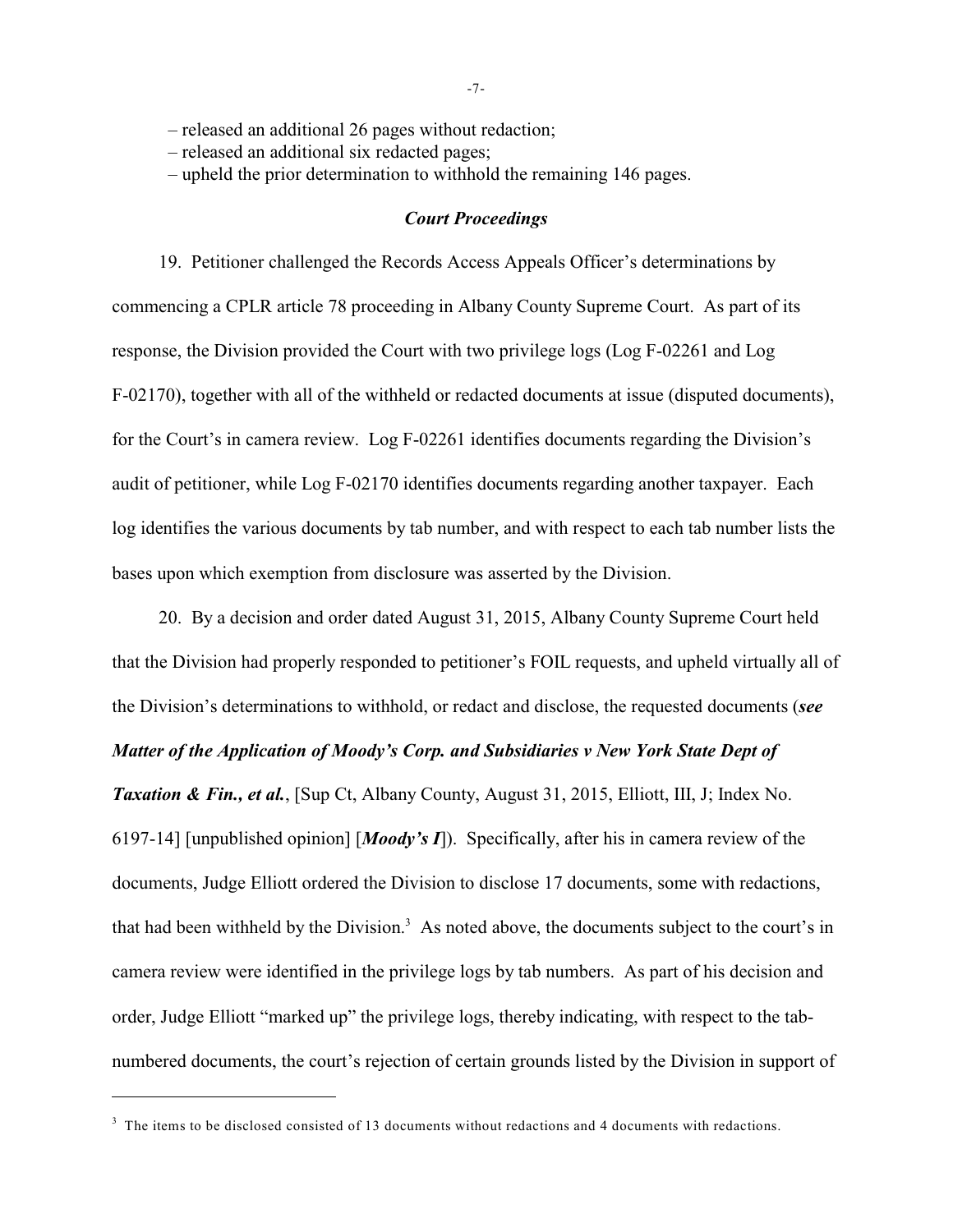non-disclosure (specifically "attorney-client privilege [Public Officers Law section 87 (2) (a)"] and/or "Secrecy provisions [Tax Law section 211 and Public Officers Law section 87 (2) (a)"], and/or "deliberative, non-final, intra-agency and/or inter-agency materials [Public Officers Law section 87 (2) (g)]"). The marked-up privilege logs were attached as a part of the court's decision and order, and the method by which the court reviewed and marked-up the logs was described therein as follows:

"The Court has indicated which exemptions or privileges it found did or did not apply to each document by striking out those reasons that the Court found did *not* apply. The Court has further indicated on the privilege logs which documents are to be turned over to Petitioner, as all of the privileges or exemptions asserted have been struck. In the event that the Court has ordered a document redacted prior to release, it is duly noted on the privilege logs. The Court further reviewed all redacted pages to determine if the exemptions applied and marked the privilege logs accordingly" (*id.* at 18, emphasis added).

21. Cross-appeals were filed by the parties. By a memorandum and order issued on July 21, 2016, the Appellate Division, Third Department, modified the Albany County Supreme Court's decision and order, and required the Division to produce only 10 of the 17 documents ordered disclosed by Judge Elliott (*see Matter of Moody's Corp. and Subsidiaries v New York State Dept of Taxation & Fin.*, 141 AD3d 997 [3d Dept. 2016]) [*Moody's II*]). As part of its review on appeal, the Third Department conducted its own in camera review of the same documents that had been submitted to Judge Elliott. The Court determined that the documents consisted of "emails, draft agreements, a final closing agreement, draft correspondence and correspondence from and regarding petitioner and nonparty taxpayers . . . documents regarding another taxpayer and . . . documents regarding the [Division's] audit of petitioner" (*Moody's II*, at 1000). The Third Department did not include (by appending) Judge Elliott's marked-up privilege logs as part of its decision, and did not specifically and individually address all of the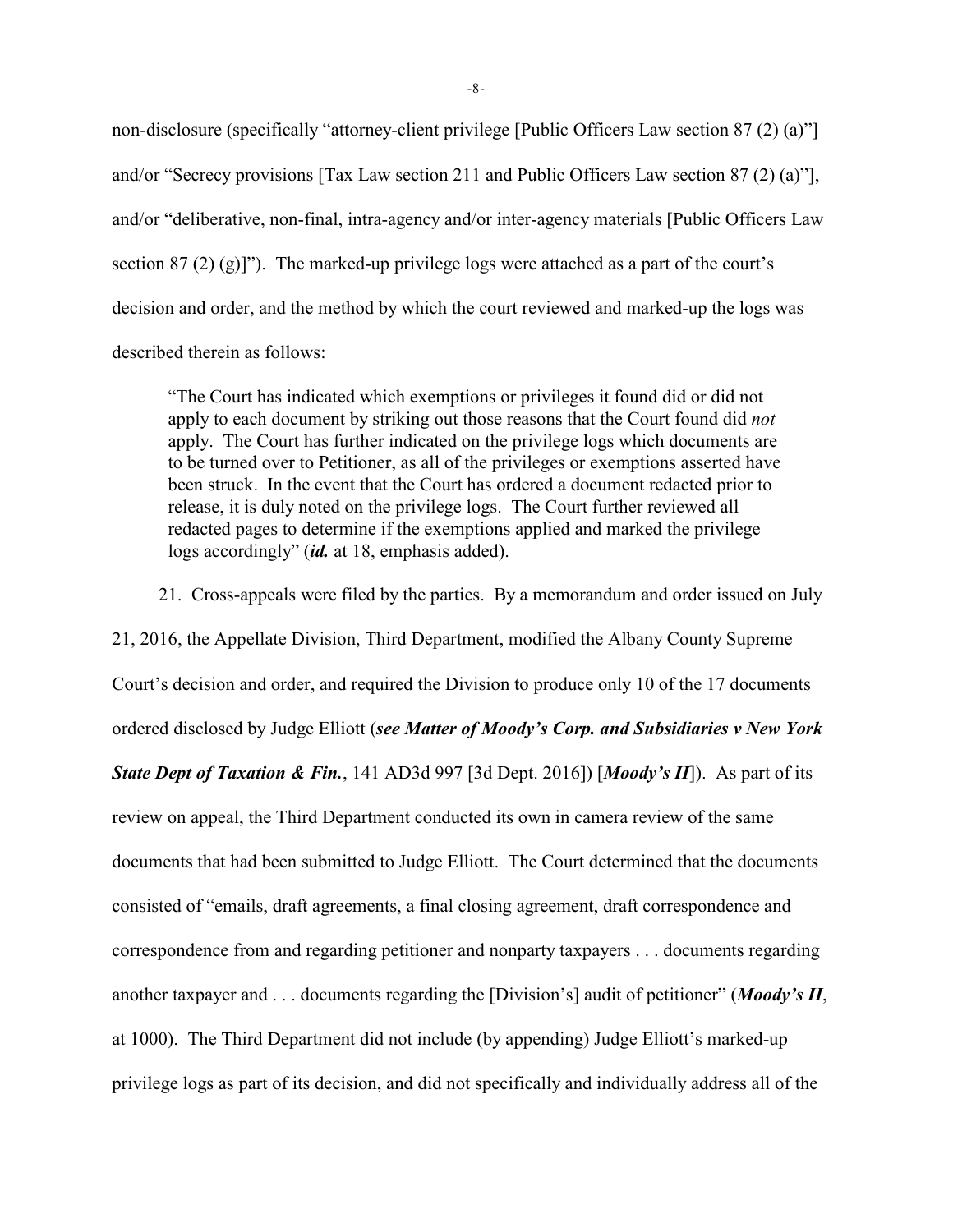Division's asserted grounds for withholding, or redacting and disclosing, certain documents, or petitioner's objections to such grounds. Rather, the Court concluded that "[It had] considered the parties' remaining contentions and [found] them to be without merit or, in light of the foregoing, not necessary to resolve." The Court noted its specific modifications to Judge Elliott's Decision, and "as so modified, affirmed" (*Moody's II*, at 1004).

22. On September 16, 2016, the Third Department, on motion for reargument, issued a second decision and order, solely correcting the decretal paragraph of its July 21, 2016 memorandum and order to accurately reflect the modifications made to Judge Elliott's order. As a result of the foregoing, on October 17, 2016, the Division released eight of the disputed documents to petitioner.

#### *Subpoena Proceedings*

23. On September 22, 2016, petitioner commenced a special proceeding in the Albany County Supreme Court, pursuant to CPLR 2307, seeking "a judicially issued subpoena compelling [the Division] to produce certain documents and records" that were claimed to be "material and necessary for [petitioner] to prosecute a pending petition for tax refunds in the [Division of Tax Appeals]."

24. By a decision and order dated December 1, 2016, the Albany County Supreme Court denied the Division's motion to dismiss, and granted the Division a period of 30 days (from service of the decision) within which to serve an answer. On January 11, 2017, the Division served its answer and memorandum of law in opposition, and oral argument was heard on March 7, 2017.

25. By a decision and judgment dated April 3, 2017, the Albany County Supreme Court denied petitioner's request for a judicial subpoena (*see Matter of the Application of Moody's*

-9-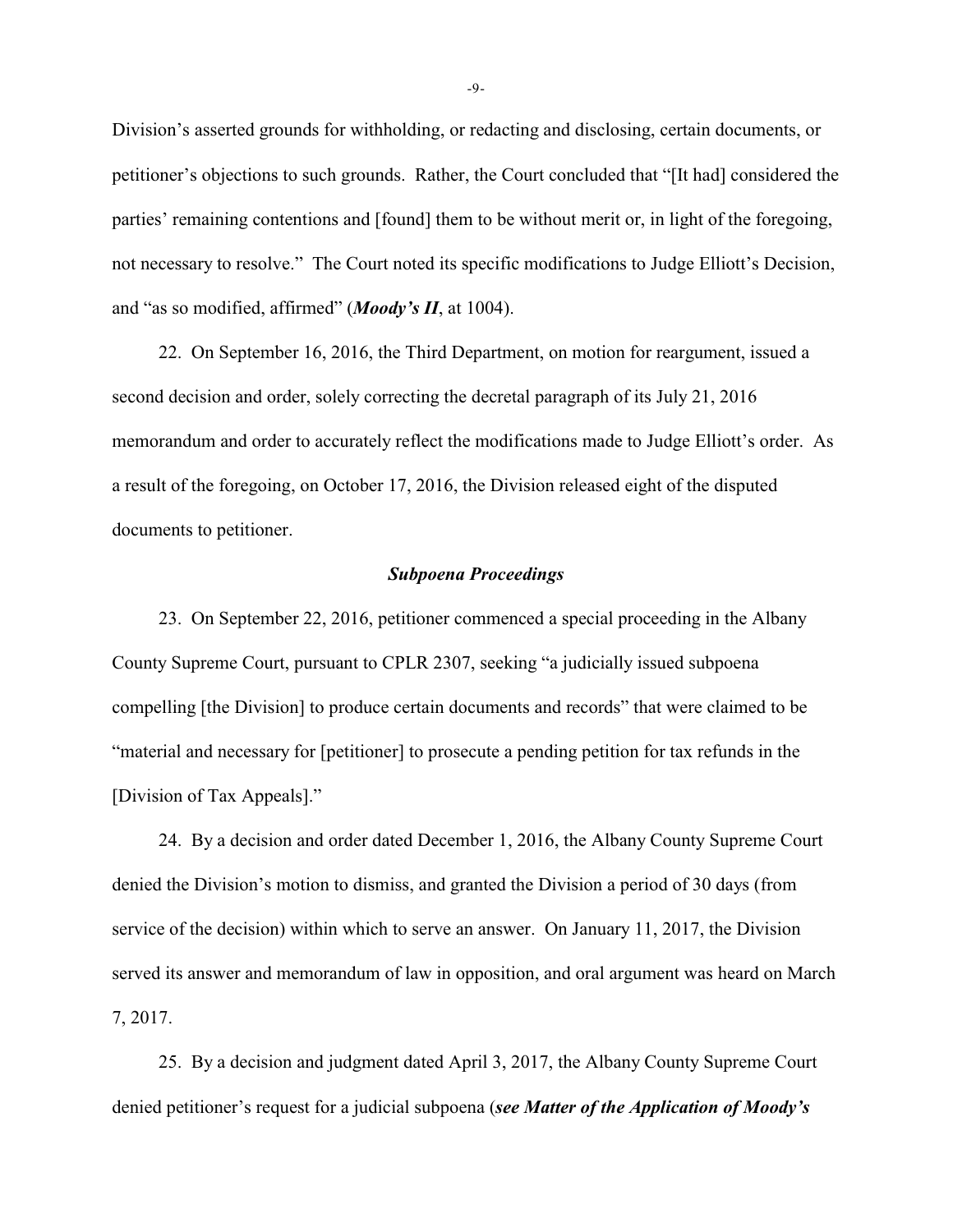## *Corp. and Subsidiaries v New York State Dept of Taxation & Fin., et al.*, [Sup Ct, Albany

County, April 3, 2017, Ryba, J; Index No. 5594-16 ] [unpublished opinion] [*Moody's III*]). In her decision, Judge Ryba acknowledged that CPLR 2307 authorizes the Court to issue a subpoena duces tecum requiring a state agency to produce any documents relevant to a pending action or proceeding. However, she concluded that because the Division of Tax Appeals is expressly authorized by statute to issue a subpoena to compel the production of documents in an administrative proceeding, per Tax Law § 2006 (10) and 20 NYCRR 3000.7 (a), "CPLR § 2307 does not apply and this Court therefore lacks authority to issue the requested subpoena duces tecum (citations omitted)." Instead, "[t]he subpoena request must be made to the agency, whose determination as to whether to issue the subpoena may be appropriately challenged in court upon judicial review of the agency's final determination." Judge Ryba further stated that:

"In view of the foregoing conclusion, it is unnecessary to address the parties' remaining arguments. However, if the Court were to address those arguments, it would find that petitioner failed to exhaust (sic) his available administrative remedies by neglecting to request a subpoena at the agency level prior to seeking relief in Supreme Court, thereby rendering this proceeding premature (citation omitted). *It would further find that petitioner failed to overcome respondents' showing that the disputed documents are protected by the tax secrecy provisions of Tax Law § 211(8) and are otherwise privileged*" (emphasis added).

#### *The Present Dispute*

26. By a letter dated April 7, 2017, petitioner's counsel requested the issuance of a subpoena duces tecum, pursuant to 20 NYCRR 3000.7, ordering the Division to produce various documents relating to the Division's sourcing of credit rating receipts for tax years 2004 through 2010, and in connection particularly with its audit of petitioner for the audit period January 1, 2004 through December 31, 2010.<sup>4</sup>

<sup>&</sup>lt;sup>4</sup> The documents to be produced were those specified in the privilege logs for which disclosure was sought via petitioner's FOIL requests, but which were ultimately determined to be exempt from disclosure as the result of the ensuing appeals concerning those requests. The documents were identified in connection with the subpoena request by way of an addendum (addendum A) attached to petitioner's request for the subpoena.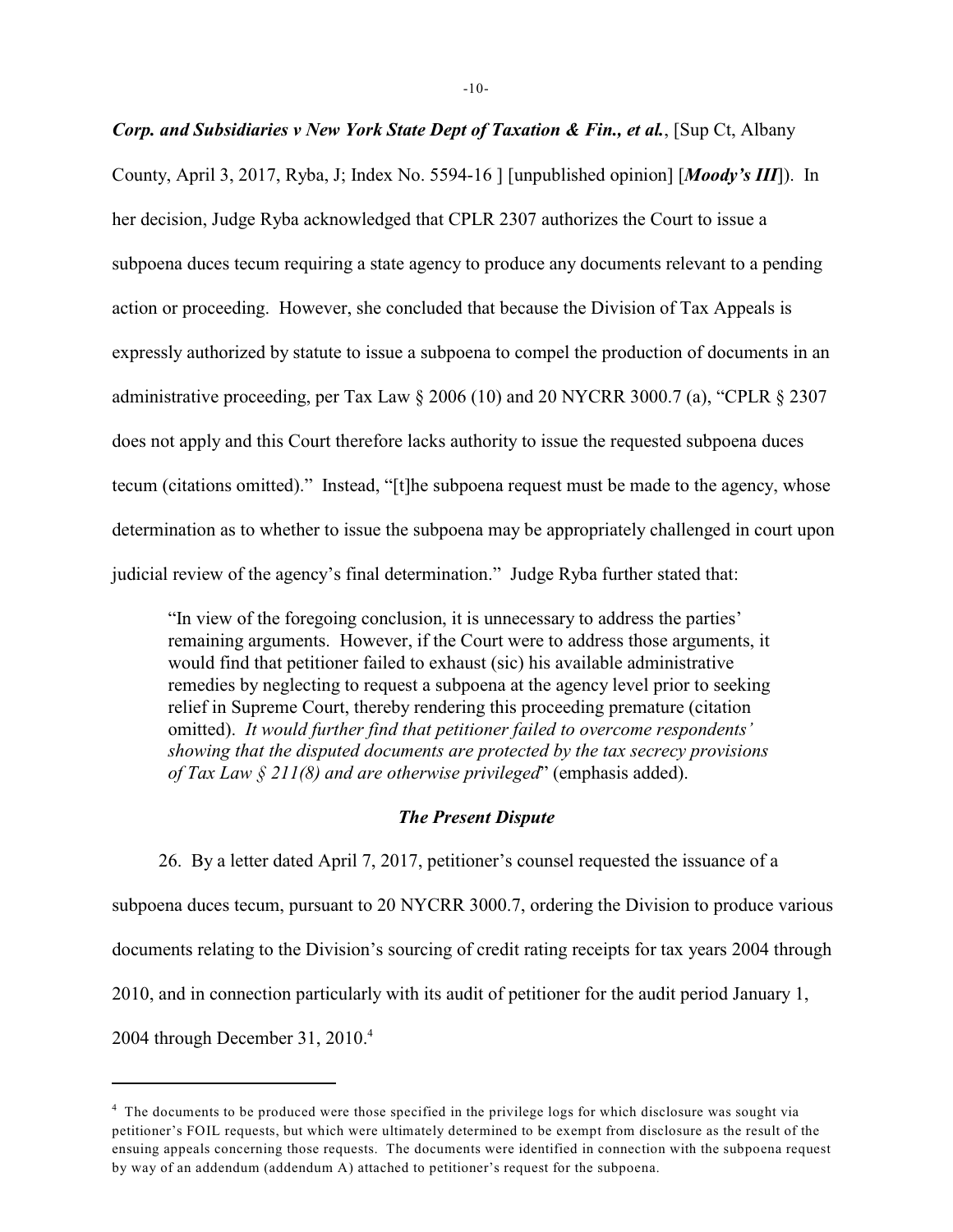27. On April 12, 2017, the requested subpoena duces tecum was issued by the Administrative Law Judge, directing the Division to produce the requested documents at the offices of petitioner's counsel on April 28, 2017. Thereafter, on April 17, 2017, the subpoena was served by petitioner upon the Division.

28. As noted, the Division raised a number of grounds against disclosure in the FOIL litigation. In this matter, petitioner specifically states that the documents it seeks by subpoena are only those that have been determined to be protected exclusively by the inter-or-intra-agency materials FOIL exemption provision of POL  $\S 87 (2) (g)$ , described in the two privilege logs as "Deliberative, non-final, intra-agency and inter-agency materials." Petitioner asserts that this protection is inapplicable in the context of a subpoena, and that the documents must therefore be disclosed. The Division asserts, by contrast, that the documents sought herein are statutorily protected from disclosure by subpoena upon two of the bases asserted in the FOIL litigation; to wit, tax secrecy under Tax Law § 211, and attorney-client privilege under CPLR 4503. The Division further contends that the documents are also protected from disclosure under the public interest privilege. In order to properly address and resolve this matter, given the foregoing assertions, it is necessary to review the privilege logs so as to identify, by tab number, the particular disclosure protections assertedly applicable to the various documents.

#### *Review of Privilege Logs*

29. In the FOIL litigation, the Division asserted the inter-or-intra-agency materials FOIL exemption provision of POL § 87 (2) (g) for all of the documents sought herein by subpoena. In addition, the Division further asserted in the FOIL litigation:

a) statutory secrecy disclosure preclusion (but not statutory attorney-client protection) with respect to certain documents;

b) statutory attorney-client disclosure protection (but not secrecy preclusion) with respect to certain documents;

-11-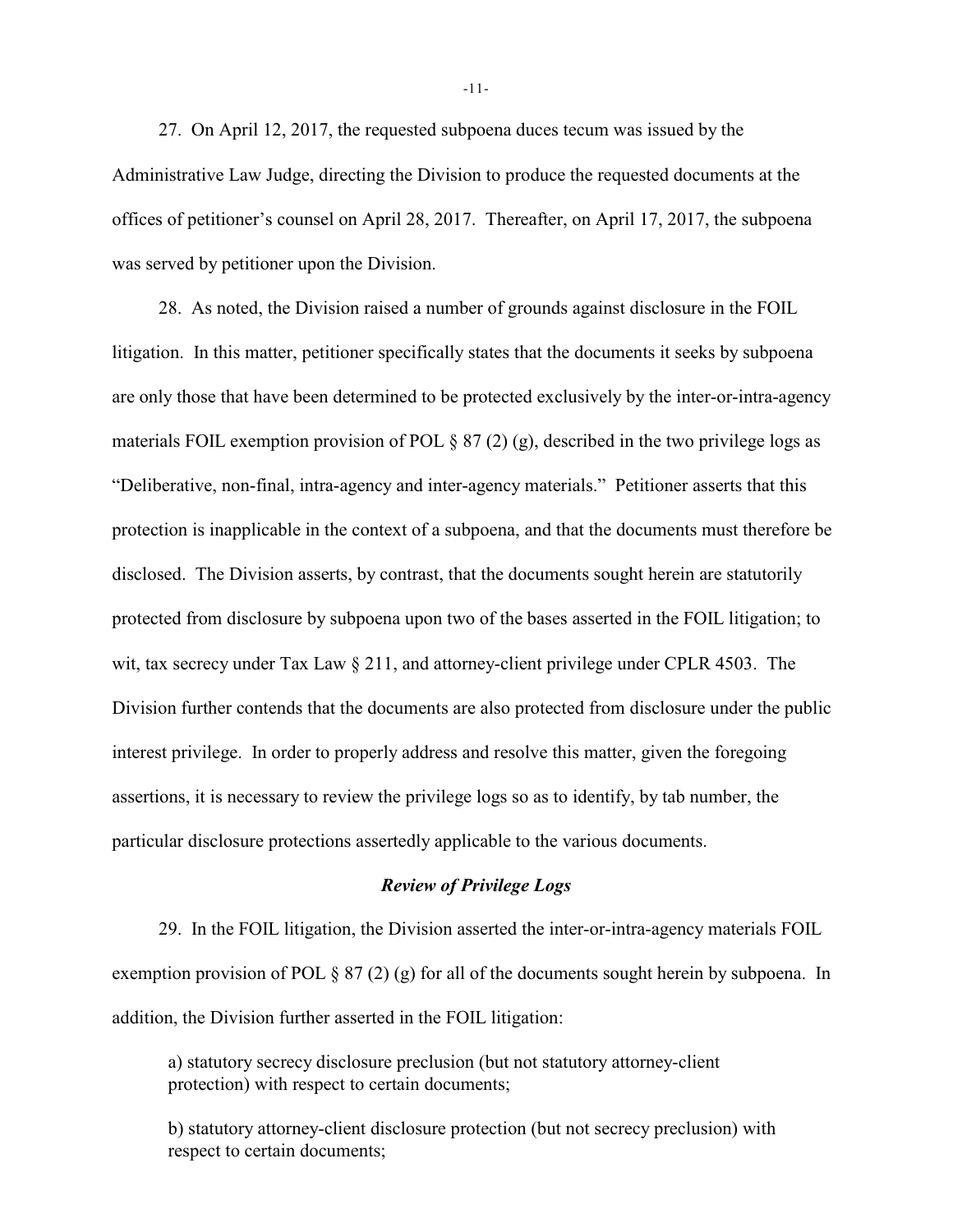c) both statutory secrecy and attorney-client non-disclosure with respect to certain documents.

30. Careful review of the two privilege logs (F-02261 and F-02170), attached to the

subpoena and setting forth the documents for which petitioner continues to seek disclosure, in

comparison to the same two logs, as submitted to, marked up and attached to Judge Elliott's

August 31, 2015 decision and order in *Moody's I*, and as addressed on appeal by the Appellate

Division in *Moody's II*, reveals the following:

a) All of the currently subpoena-requested documents are those that the Courts held to be protected from FOIL disclosure as deliberative, non-final, inter-orintra agency materials under POL § 87 (2) (g). Petitioner does not seek disclosure herein of any of the documents with respect to which the Courts held that disclosure was precluded under the secrecy provisions of the Tax Law  $\S 211$ , or protected under the statutory attorney-client privilege of CPLR 4503.

b) In the FOIL litigation, and in addition to its assertion of disclosure protection under POL  $\S 87 (2) (g)$ , as above, the Division also asserted statutory disclosure protection under the attorney-client privilege (CPLR 4503), per POL § 87 (2) (a), (but not also under the secrecy provisions of Tax Law § 211), with respect to the following specific documents:

1)Log F-02261: the documents identified at tabs 40, 91 and 92.<sup>5</sup>

2) Log F-02170: the documents identified at Tabs 33, 34, 171-176, 194- 196, 198-201, 203, 204, 213, 214, 220, 221, 223-225, 227, 230, 236-244, 250, 262-264, 269, 278, 291-293, 296, 298, 309, 311, 312, 315, 344 (same as Tab No. 278), 348 (same as Tab No. 223), 351-358, 359 (same as Tab No. 188), 361-363, 367, and 369-372.

With regard to the foregoing documents, the Albany County Supreme Court specifically

struck through, and thus rejected, the Division's asserted claim of statutory non-disclosure

protection under the attorney-client privilege of CPLR 4503 (per POL § 87 [2] [a]), as

inapplicable, and this holding was not specifically addressed or disturbed on appeal in

 $\frac{1}{2}$  Review confirms that the courts held the documents identified in Log F-02261, at tabs 12 and 48, were protected from disclosure by POL § 87 (2) (g), and by the statutory secrecy provisions of Tax Law § 211 (per POL § 87 [2] [a]). Disclosure of these documents is no longer sought by petitioner. In fact, there is no assertion of statutory disclosure preclusion under the tax secrecy provisions of Tax Law § 211 with respect to any of the documents in privilege log F-02261 that remain in issue here.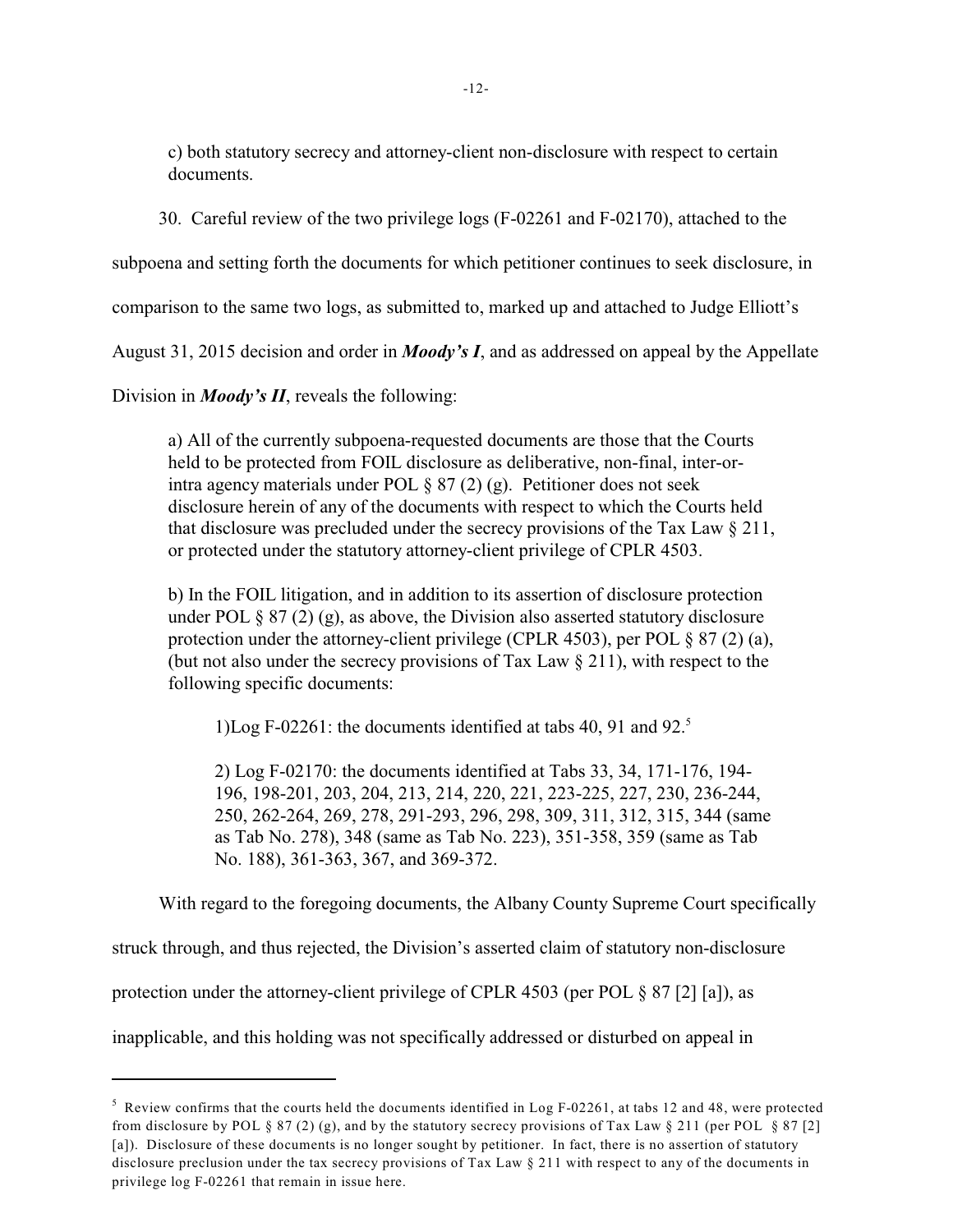### *Moody's II*.

c) In the FOIL litigation, and addition to its assertion of disclosure protection under POL  $\S 87 (2) (g)$ , as above, the Division also asserted statutory disclosure preclusion under the secrecy provisions of the Tax Law (Tax Law  $\S 211$ ), per POL § 87 (2) (a), (but not also under the attorney-client privilege of CPLR 4503), with respect to the following specific documents:

1) Log F-02170: the documents identified at tabs 10-14, 90-95, 192, 197, 202, 231-235, 255, 256, 273, 274, 280, 281, 301, 314, 316, 317, 328-330, 337 (same as tab no. 192), 341, 342 (same as tab no. 273), and 343.

With regard to the foregoing documents, the Albany County Supreme Court specifically

struck through, and thus rejected, the Division's asserted claim of statutory disclosure preclusion

under the secrecy provisions of Tax Law  $\S 211$  (per POL  $\S 87$  [2] [a]), as inapplicable, and this

holding was not disturbed on appeal in *Moody's II*.

d) In the FOIL litigation, and in addition to its assertion of disclosure protection under POL  $\S 87(2)(g)$ , as above, the Division also asserted both statutory disclosure protection under the attorney-client privilege (CPLR 4503), and statutory disclosure preclusion under the secrecy provisions of the Tax Law (Tax Law  $\S 211$ , per POL  $\S 87(2)$  (a), with respect to the following specific documents:

1) Log F-02170: the documents identified at tabs 16, 98, 99, 101-103, 105- 111, 113, 114, 117-120, 122, 123, 125, 127, 129, 130, 132, 133, 139, 141, 144-154, 161, 167-169, 177, 185, 188, 190, 206-212, 257, 265, 270-272, 282-289, 303, 367, 310, 318-323, 332 (same as tab no. 111), 334 (same as tab no. 190), 335, 336, 364, and 365.

With regard to the foregoing documents, the Albany County Supreme Court specifically

struck through, and thus rejected, the Division's asserted claims of statutory disclosure

preclusion under the secrecy provisions of Tax Law § 211 (per POL §87 [2] [a]), and statutory

disclosure protection under the attorney-client privilege of CPLR 4503 (per POL §87 [2] [a]), as

inapplicable, and this holding was not disturbed on appeal in *Moody's II*.

e) In the FOIL litigation, the Division asserted disclosure protection under POL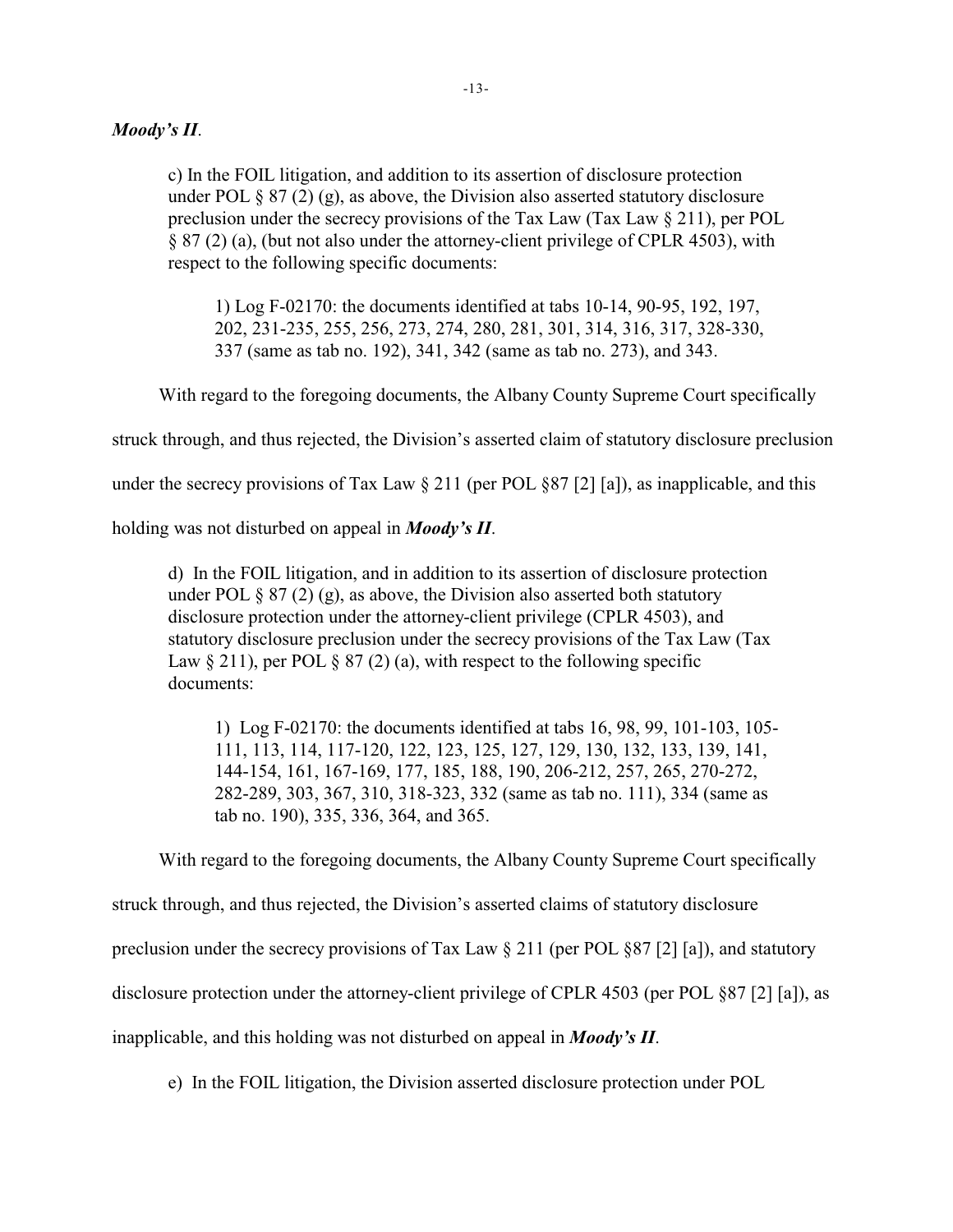§ 87 (2) (g), as above, but did not assert disclosure protection under either the attorney-client privilege (CPLR § 4503), or statutory disclosure preclusion under the secrecy provisions of the Tax Law (Tax Law  $\S 211$ ), per POL  $\S 87$  (2) (a), with respect to the following specific documents:

1) Log F-02170: the documents identified at tabs 18, 20-32, 35, 37-52, 186, 193, 205, 222, 226, 245-249, 251-254, 258-261, 266-268, 275, 279, 300, 302, 304-306, 345, 346, 347 (same as tab no. 222), 349 (same as tab no. 226), 350, 360, 368, and 373.

31. Review of Privilege Log F-02170, as attached to the subpoena, in comparison to the same privilege log, as marked up and attached to Judge Elliott's August 31, 2015 decision and order in *Moody's I*, reveals that there is only one instance, concerning the documents identified at tab no. 15, where the court upheld non-disclosure on all three of the bases asserted by the Division (i.e., POL § 87 [2] [a] upon statutory preclusion [per Tax Law § 211], statutory attorney-client privilege [per CPLR 4503], and POL § 87 (2) (g) [deliberative, non-final intraagency materials grounds]). In each of the other numerous instances where the Division claimed a statutory bar against disclosure based upon the attorney-client privilege under CPLR 4503, the Supreme Court struck the same as inapplicable. In those numerous instances where the Division asserted a claim of non-disclosure based on a statutory bar, under the secrecy provisions of Tax Law § 211, the Supreme Court upheld some and rejected others. To the extent that the Division did not assert either attorney-client statutory disclosure protection, or tax secrecy statutory disclosure preclusion, with respect to certain documents, it was simply unnecessary for the reviewing courts to address the same.

32. In those instances where the Albany County Supreme Court upheld non-disclosure on the basis of statutory bar, under Tax Law § 211, the same were specifically upheld on appeal (*see Moody's II* at 1003 [holding, "*in particular*," that the specific tab numbered items where the Albany County Supreme Court had upheld non-disclosure on secrecy grounds were indeed not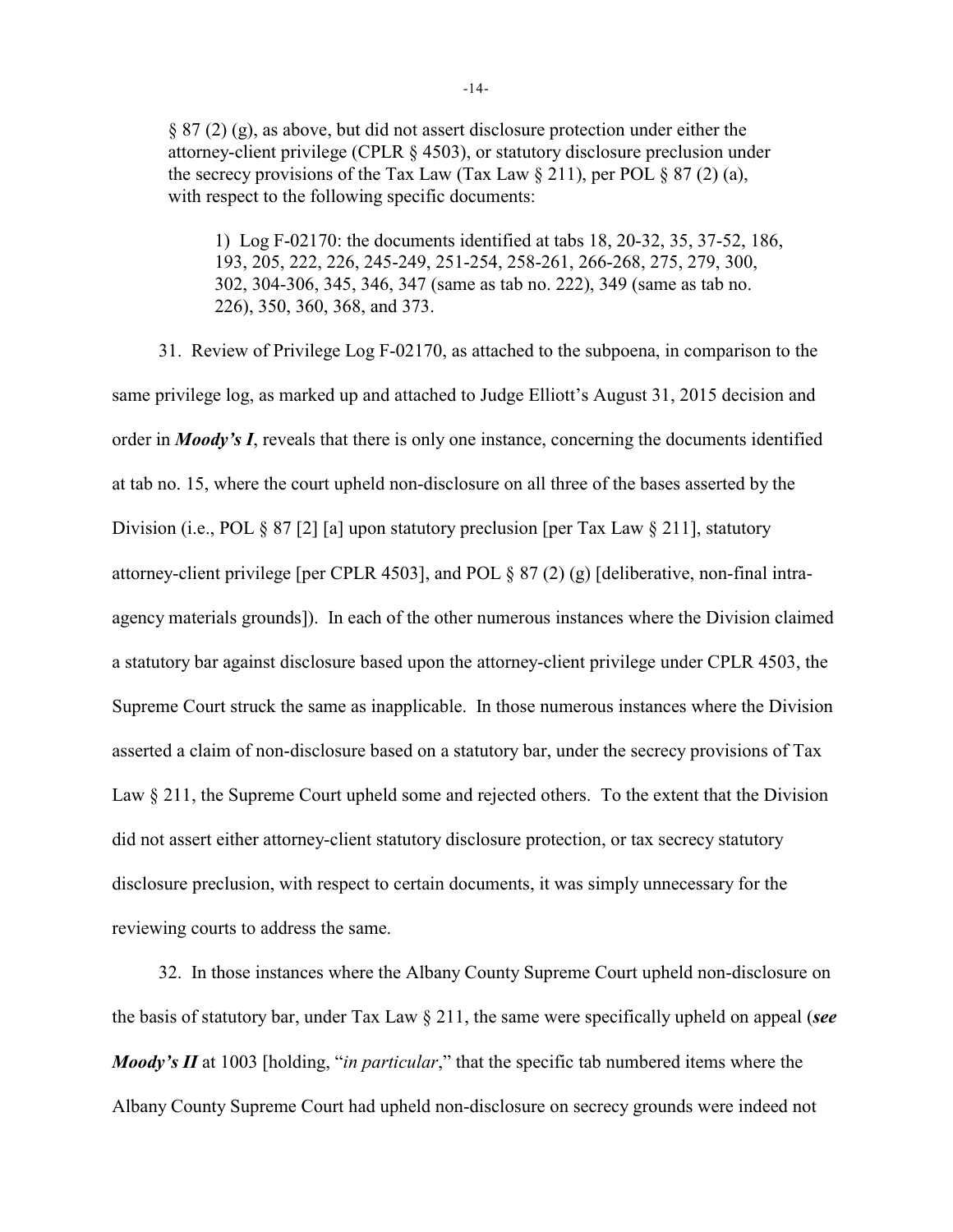subject to disclosure upon that basis (italics added)]).<sup>6</sup> Petitioner does not challenge those results, and as noted earlier, only seeks disclosure herein of the documents with respect to which non-disclosure was upheld by the courts on the sole basis of such documents being deliberative, non-final, intra-agency materials (*see* POL § 87 [2] [g]).

33. In its memorandum in support of withdrawal of the subpoena, the Division states that the Appellate Division, in *Moody's II*, did not specifically address the Division's assertion of the secrecy provisions of Tax Law  $\S 211 (8)$  as grounds for withholding the following documents:

Log F-02170: the documents identified at tabs 10-14. 16, 90-95, 98, 99, 101-103, 105-111, 113, 114, 117-120, 122, 123, 125, 127, 129, 130, 132, 122, 139, 141, 144-154, 161, 167-169, 177, 185, 188, 190, 192, 197, 202, 206-212, 215-219, 231-235, 255-257, 265, 270-274, 280-289, 301, 303, 307, 310, 314, 316-323, 328- 330, 333-337, 341-343, 364, and 365 (*see* finding of fact 30 [c] [1], [d] [1]).

34. In its memorandum in support of withdrawal of the subpoena, the Division states that

the Appellate Division, in *Moody's II*, did not specifically address the Division's assertion of

the attorney-client protection under CPLR 4503 as grounds for withholding the following

documents:

a) Log F-02261: the documents identified at tabs 40, 91, and 92 (*see* finding of fact 30 [b] [1]).

b) Log F-02170: the documents identified at tabs 16, 33, 34, 98, 99, 101-103, 105- 111, 113, 114, 117-120, 122, 123, 125, 127, 129, 130, 132, 133, 139, 141, 144- 154, 161, 167-169, 171-177, 185, 188, 190, 194-196, 198-201, 203, 204, 206-214, 220, 221, 223-225, 227-230, 236-244, 250, 257, 262-265, 269-272, 278, 282-289,

<sup>&</sup>lt;sup>6</sup> The Court quoted the relevant portion of the secrecy provision under Tax Law  $\S 211 (8)$  (a) as follows:

<sup>&</sup>quot;It shall be unlawful for any tax commissioner, any officer or employee of the [Department], . . . or any person who [,] in any manner may acquire knowledge of the contents of a report filed pursuant to [Tax Law article 9-A], to divulge or make known in any manner the amount of income or any particulars set forth or disclosed in any report under [Tax Law article 9-A]" except that the respondent Commissioner of Taxation and Finance "may . . . publish a copy or a summary of any determination or decision rendered after the formal hearing provided for in [Tax Law § 1089]."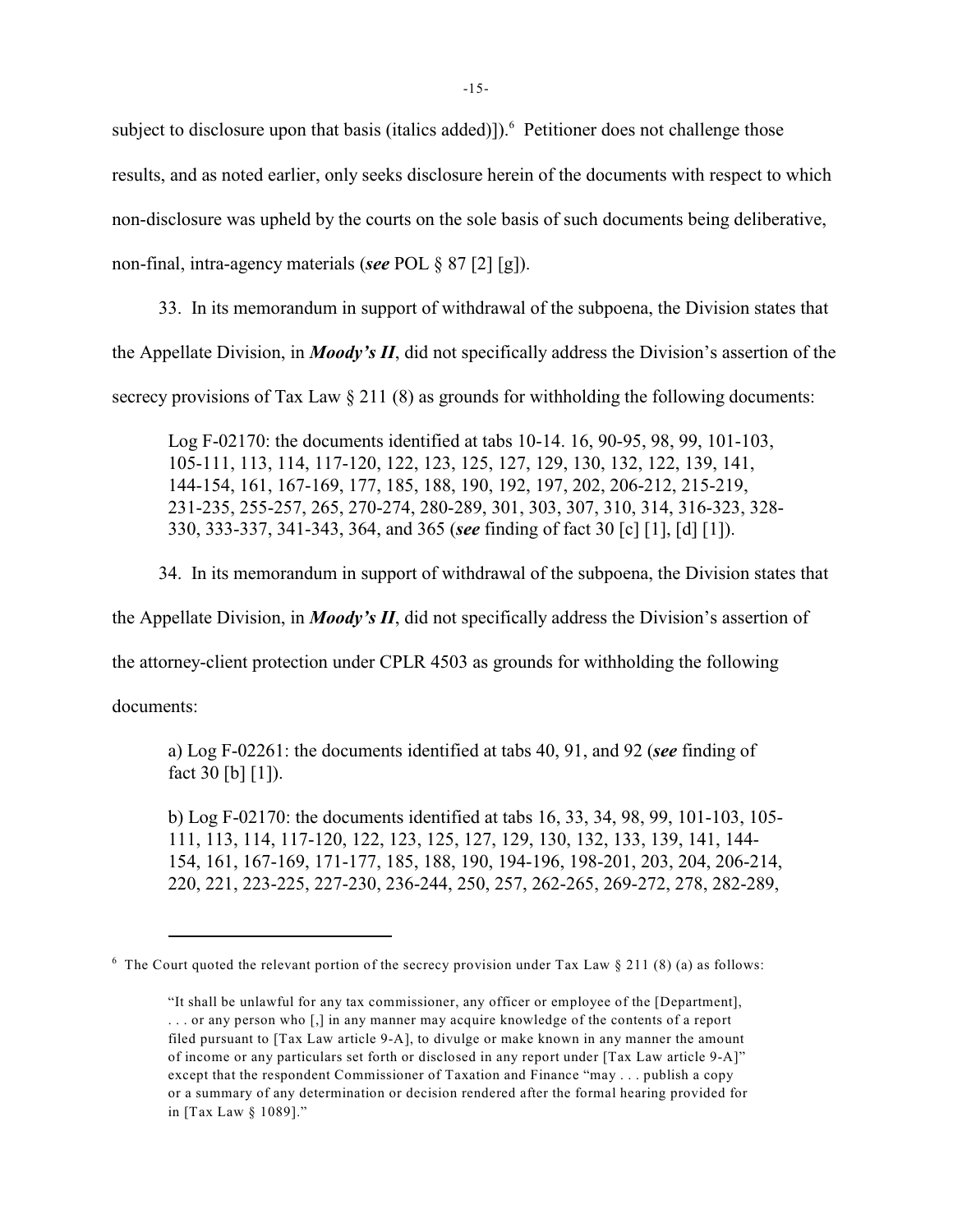291-293, 296, 298, 303, 307, 309-312, 315, 318-332, 333-336, 344, 348, 351-359, 361-365, 367, 369-372 (*see* finding of fact 30 [b] [2], [d] [1]).

35. The Division maintains that since the Appellate Division did not specifically address the Division's tax secrecy and attorney-client assertions in favor of non-disclosure of the documents identified above at findings of fact 33 and 34, on appeal in *Moody's II*, the same bases remain validly asserted herein as grounds for non-disclosure of such documents.

36. Review reveals that the Appellate Division did not, in its decision in *Moody's II*, in fact specifically address the Division's assertions of statutory disclosure preclusion under Tax Law  $\S 211 (8)$ , and statutory disclosure protection under CPLR 4305, with respect to the documents specified above in findings of fact 33 and 34. However, review also reveals that the Albany County Supreme Court did, in its decision in *Moody's I*, specifically reject, by strikethrough, the Division's assertions of such statutory bars to disclosure.

37. A hearing on the substantive issues raised by the petition had been scheduled for May 3 - 5, 2017, i.e., prior to petitioner's request for, and the issuance and service of, the subpoena at issue herein. During an April 20, 2017 pre-hearing telephone conference call with the parties, Division's counsel stated that the Division intended to file a motion seeking withdrawal of the subpoena. In response, the Administrative Law Judge advised the parties that upon receipt of a motion to withdraw the subpoena, the scheduled hearing would be adjourned, and the subpoena would sit in abeyance pending resolution of the motion to withdraw.

### *THE DETERMINATION OF THE ADMINISTRATIVE LAW JUDGE*

The Administrative Law Judge began his order by noting the statutory jurisdiction of the Tax Appeals Tribunal and its designees to issue subpoenas requiring the attendance of witnesses or the production of documents pertaining to proceedings that it is authorized to conduct.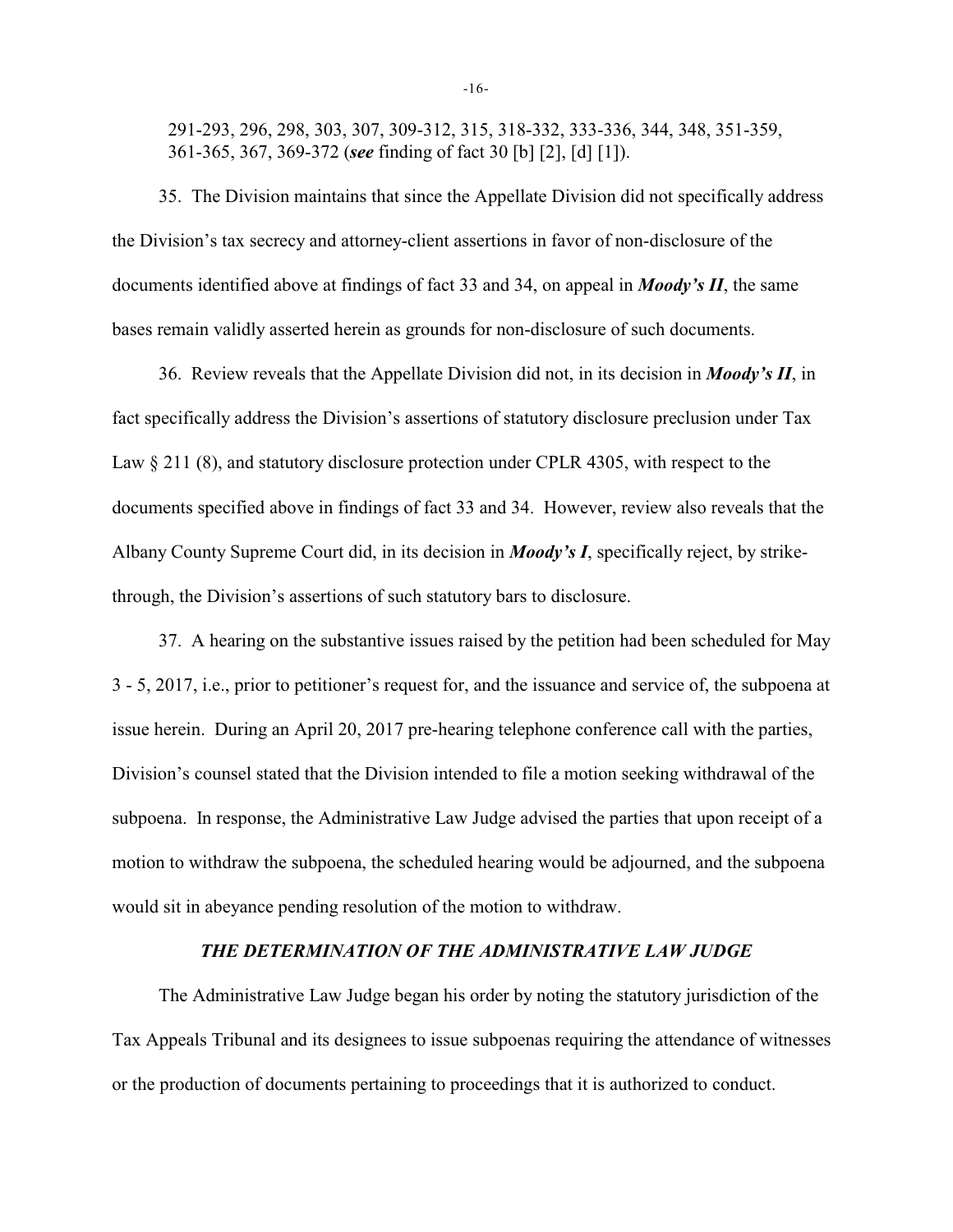According to the Administrative Law Judge, a subpoena thus issued is regulated by the CPLR. The Administrative Law Judge observed that under the Tax Appeals Tribunal's Rules of Practice and Procedure (Rules), any person to whom such subpoena is directed is permitted to file a motion for modification or withdrawal of the subpoena, and the Administrative Law Judge noted that the Division had made a motion for withdrawal of the subpoena here at issue.

Next, the Administrative Law Judge described the documents that were the subject of the subpoena, which are those documents that the courts had excluded from production based only on the intra- or inter-agency materials exemption to the FOIL requests. The Administrative Law Judge recounted the preceding FOIL litigation, including the Albany County Supreme Court's in camera review of the documents there at issue, and its rejection of some of the Division's asserted statutory bases for exemption from disclosure by striking out such asserted bases on the privilege logs themselves, which the court appended to and made part of its decision and order. The Administrative Law Judge next described the Appellate Division's in camera review of the same documents in light of the Division's assertion of the same bases for non-disclosure and its conclusion to affirm the Supreme Court's holdings with only minor modifications. Notably, the Administrative Law Judge found that the modifications made by the Appellate Division did not result in a reversal of any of the Albany County Supreme Court's rulings regarding inapplicability of tax secrecy or attorney-client privilege to the documents sought by petitioner.

The Administrative Law Judge next disposed of the Division's argument that the Appellate Division's ruling was only applicable to those asserted bases against disclosure that were noted "in particular," holding that the Albany County Supreme Court's strike-through of the Division's asserted bases in *Moody's I* were in fact affirmed by the Appellate Division in *Moody's II*. The Administrative Law Judge agreed with the Division's position that the same protections against

-17-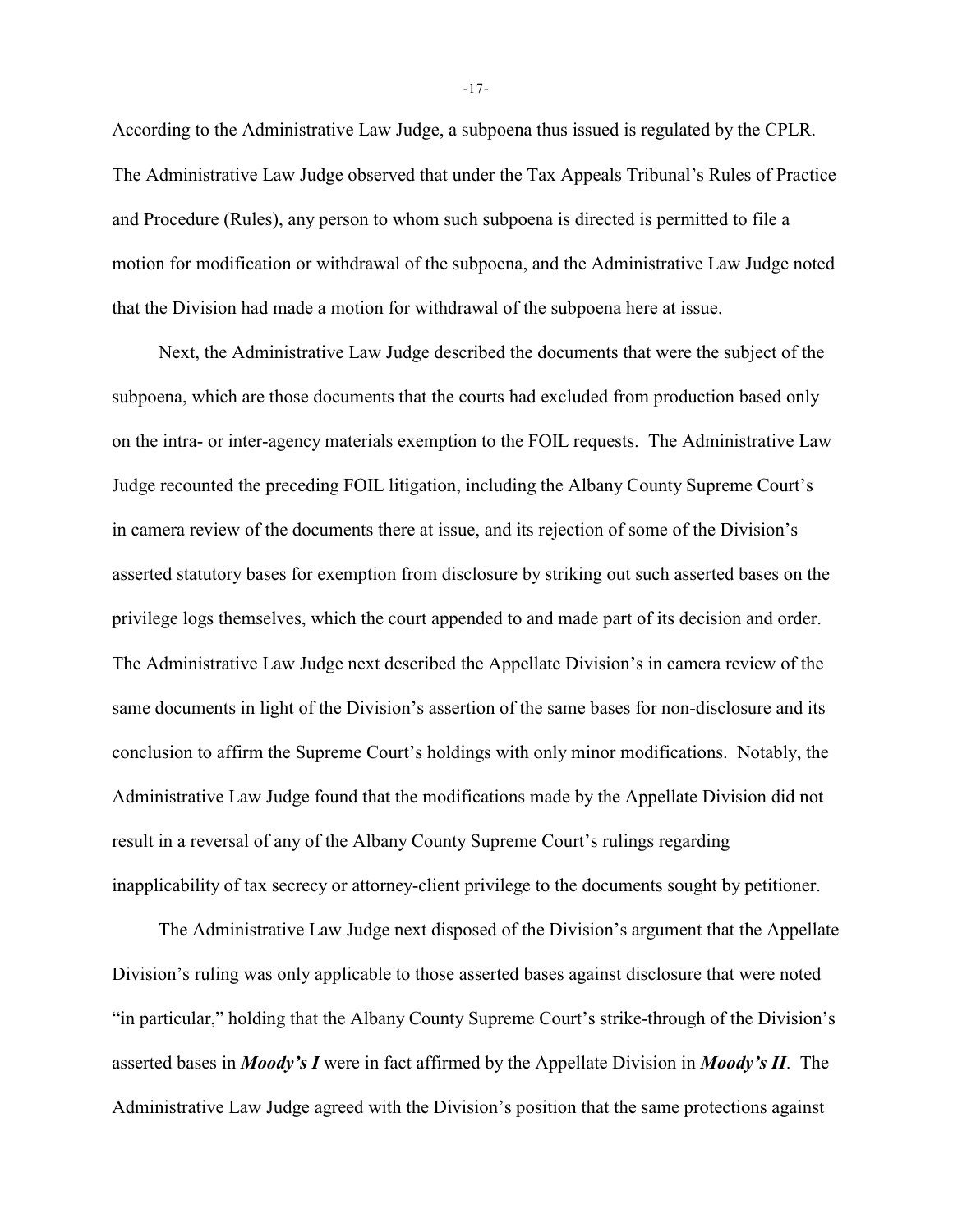disclosure apply in the instant matter, but found that tax secrecy and the attorney-client privilege bases were previously ruled upon pursuant to the special proceeding in *Moody's I*, which was upheld, as modified, in *Moody's II*. The Administrative Law Judge rejected the Division's argument that *Moody's II* actually had the effect of reversing the stricken-through asserted bases against non-disclosure made in *Moody's I*.

The Administrative Law Judge delineated the documents that petitioner seeks pursuant to the subpoena here at issue as only those documents against which the Division did not assert the statutory bases to bar disclosure or those documents for which the reviewing courts held that such statutory bases barring disclosure were inapplicable. The Administrative Law Judge reasoned further that where the Division did not assert the statutory bars against disclosure under tax secrecy and attorney-client privilege, such instances amounted to the Division's admission that such statutory bars to disclosure did not apply. Since such bases were either raised but rejected by the courts on review, or were not raised at all, the Administrative Law Judge concluded that neither tax secrecy preclusion nor attorney-client privilege against disclosure support withdrawal of the subpoena here at issue.

The Administrative Law Judge then addressed the only remaining basis for barring disclosure of the subpoenaed documents, the public interest privilege. The Administrative Law Judge described the public interest privilege as attaching to "confidential communications between public officers, and to public officers, in the performance of their duties, where the public interest requires that such confidential communication or the sources should not be divulged." According to the Administrative Law Judge, in order to prevail, the proponent of the privilege must demonstrate that a specific public interest would be jeopardized by dissemination of the information claimed to be confidential. The Administrative Law Judge described the

-18-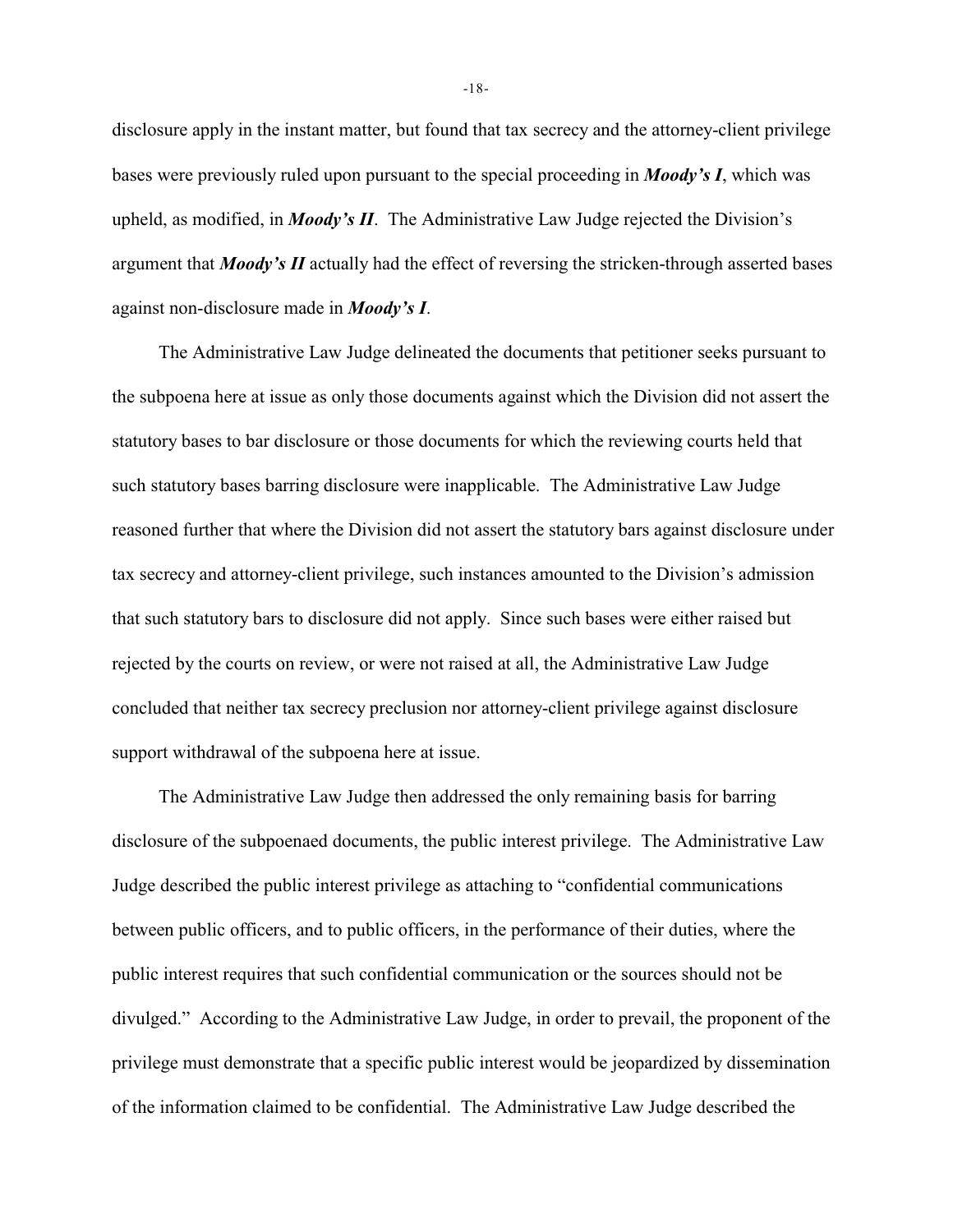applicable test as a balancing of the public interests involved. The Administrative Law Judge stated that a showing that the disclosure of the information sought would be helpful or useful was insufficient to override a potential harm to the public good by disclosure. The balancing test may include considering the encouragement of candor in the development of governmental policy and may also take in account information available to a party from other sources.

After consideration of the various public interests for and against disclosure, the Administrative Law Judge observed that while the specific FOIL-based statutory exemption for inter- or intra-agency materials is not dispositive as to disclosure by subpoena, its rationale is instructive in the instant case. The Administrative Law Judge found that the rationale underpinning the inter- and intra-agency exemption to FOIL was largely analogous to the policy considerations underlying the judicially developed public interest privilege, even if FOIL- and subpoena-based disclosure should not be conflated.

The Administrative Law Judge concluded that, based on the public interests at play, the public interest in non-disclosure of the documents subject to the subpoena here at issue serves the purpose of ensuring candor by government personnel during the deliberative process accompanying audit activities and policy formulation and outweighs the public interest in petitioner's need to obtain the documents to establish its underlying claims of disparate treatment and detrimental reliance. In coming to his conclusion that petitioner's need for disclosure was not the overriding public interest at stake, the Administrative Law Judge relied on the existence of publicly available facts that the Division actually allowed destination sourcing and the effect that such disclosure would have on undermining the finality of any settlement agreement between the Division and a taxpayer.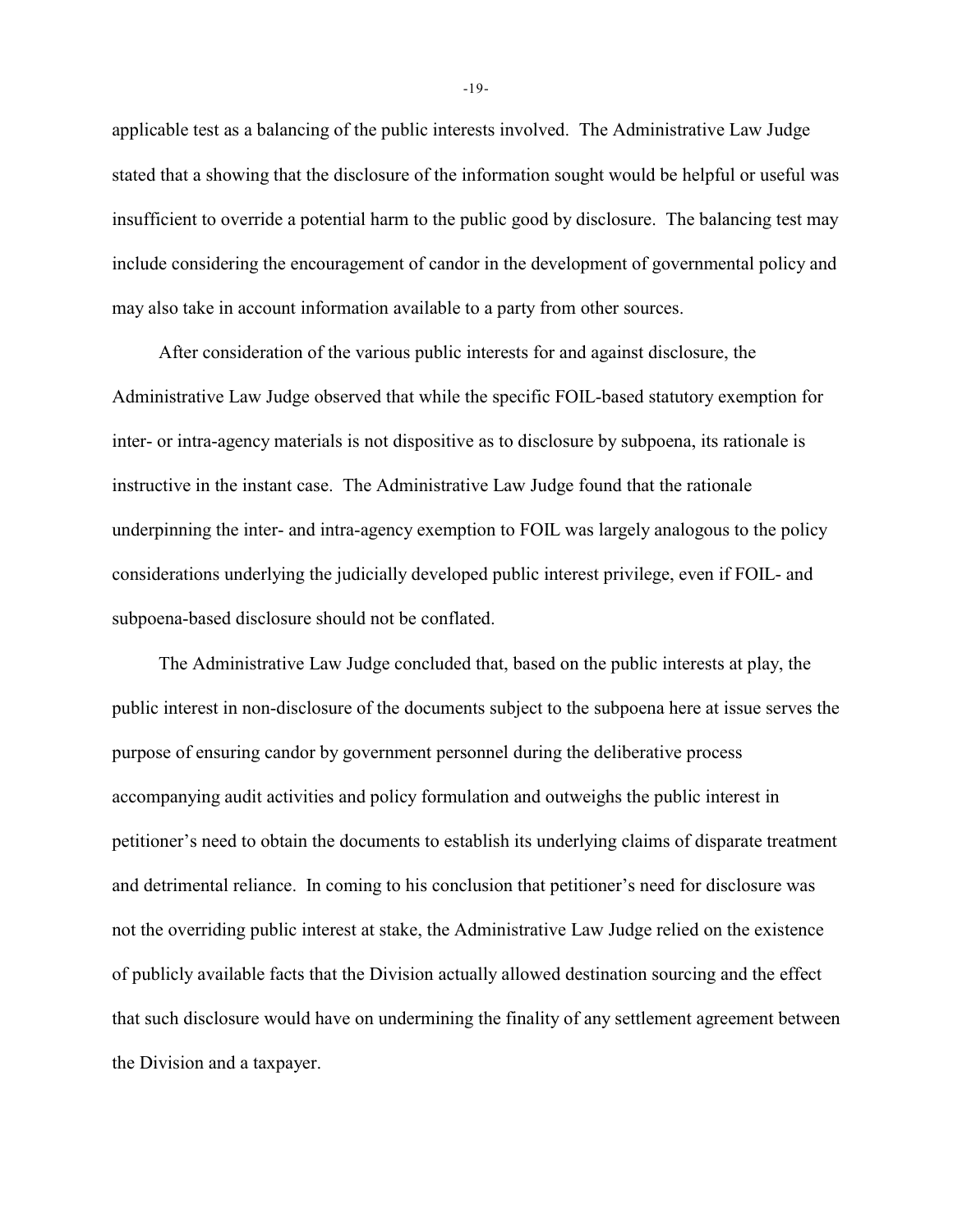The Administrative Law Judge, however, acknowledged that although disclosure may benefit petitioner, such disclosure, on balance, would not serve the public interest, but would instead work to its detriment by inhibiting internal deliberative communication in the Division's audit functions, its negotiation processes and its policy formulation activities. The Administrative Law Judge concluded that the materials here at issue were properly protected by the public interest privilege, and granted the Division's motion to withdraw the subpoena.

## *ARGUMENTS ON EXCEPTION*

Petitioner argues on exception that the Administrative Law Judge erred in concluding that non-disclosure of the documents sought pursuant to the subpoena furthers the public interest more than disclosure. Petitioner argues that because the Division did not properly assert the privilege, it was discarded and waived, and an in camera review of the documents subject to the subpoena would be improper. Petitioner also disagrees with the Administrative Law Judge's consideration of whether allowing disclosure of the subpoenaed materials would encourage taxpayers to bring baseless challenges to closing agreements, thus indicating a stronger public interest in non-disclosure. Petitioner claims that the Administrative Law Judge erred in deciding that the public interest in non-disclosure outweighs the public interest in access to documents that could prove fraud, malfeasance or misrepresentation of fact by the Division.

The Division argues on exception that the Administrative Law Judge erred in concluding that the Appellate Division upheld the Albany County Supreme Court's holdings with only minor modifications, positing that the Appellate Division's decision in fact reversed some of the holdings therein. The Division also disagrees with the Administrative Law Judge's conclusion that tax secrecy and attorney-client privilege were previously raised in *Moody's I* and *Moody's II* and that such bases for non-disclosure were rejected by the courts as not applicable to the

-20-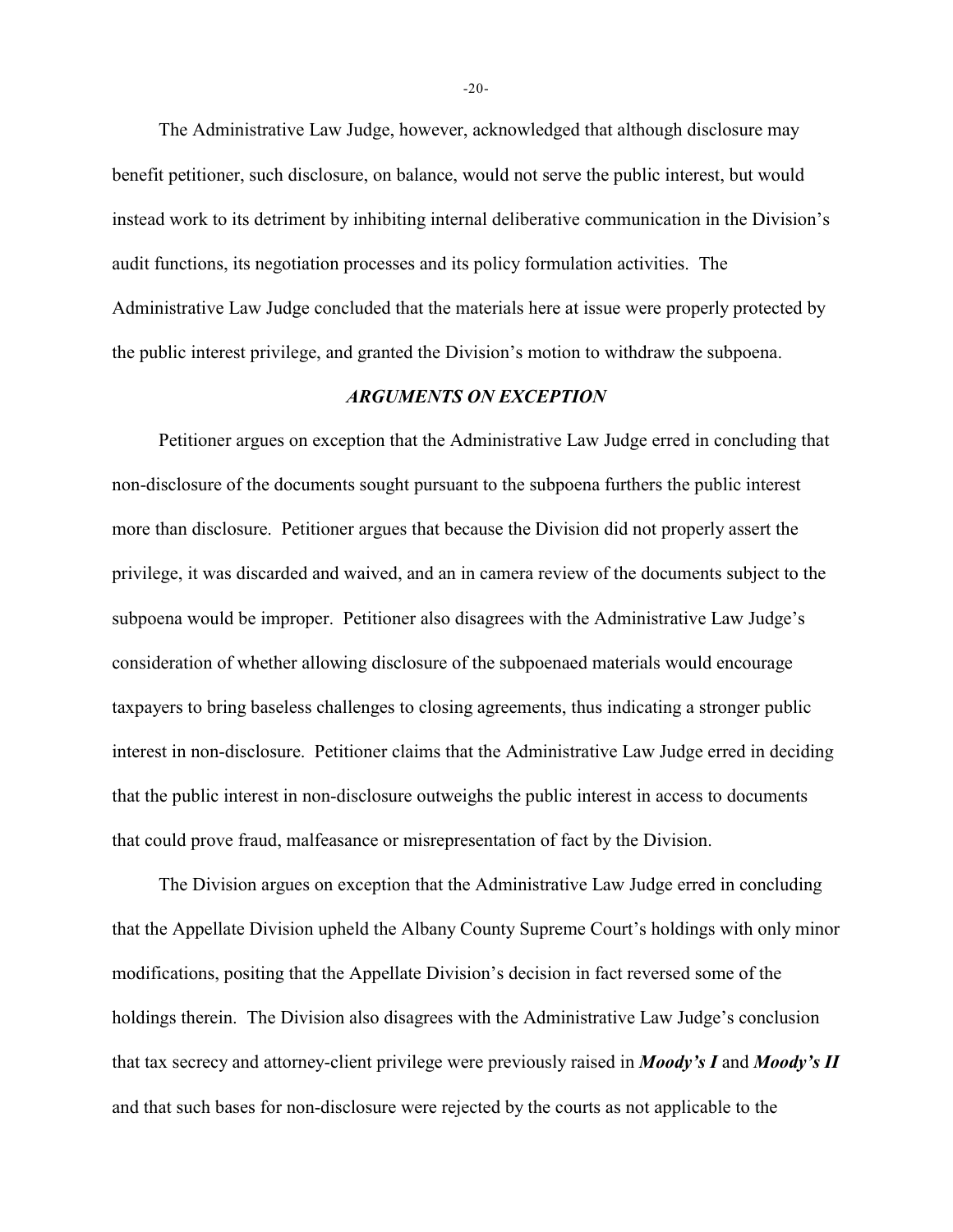documents here at issue. The Division argues that the Administrative Law Judge misinterpreted the Appellate Division's decision in *Moody's II* as having considered and upheld the applicability of tax secrecy preclusion and attorney-client privilege to the documents here at issue to the extent that such bases were raised, or that such bases can be considered waived by the Division to the extent they were not specifically raised. Finally, the Division argues that the Administrative Law Judge's conclusion that neither tax secrecy nor attorney-client privilege support withdrawal of the subpoena is incorrect.

#### *OPINION*

Tax Law § 2006 (10) authorizes this Tribunal and its designees to issue subpoenas requiring the attendance of witnesses or the production of books, papers and documents pertinent to the proceedings it is authorized to conduct. Our Rules provide that a subpoena will be issued to require the attendance of a witness or production of documentary evidence at a hearing, unless such requested subpoena is unreasonable, oppressive or excessive in scope (20 NYCRR 3000.7 [a]). Our Rules also provide that a person to whom a subpoena is directed may request that the subpoena be withdrawn by filing a request with the assigned administrative law judge (20 NYCRR 3000.7 [c]). Any party may appeal an adverse ruling granting or denying a request to withdraw or modify the subpoena by filing an exception with this tribunal (20 NYCRR 3000.7) [d]). This is what has occurred in the instant matter with both the Division and petitioner having taken exceptions to the order of the Administrative Law Judge withdrawing the subpoena duces tecum issued on April 12, 2017.

We do not think it necessary to recount the procedural history of this matter except to note that petitioner's exception concerns those documents that were previously ruled on in *Moody's I* and *II* as protected from disclosure under FOIL on the sole basis that such documents comprised

-21-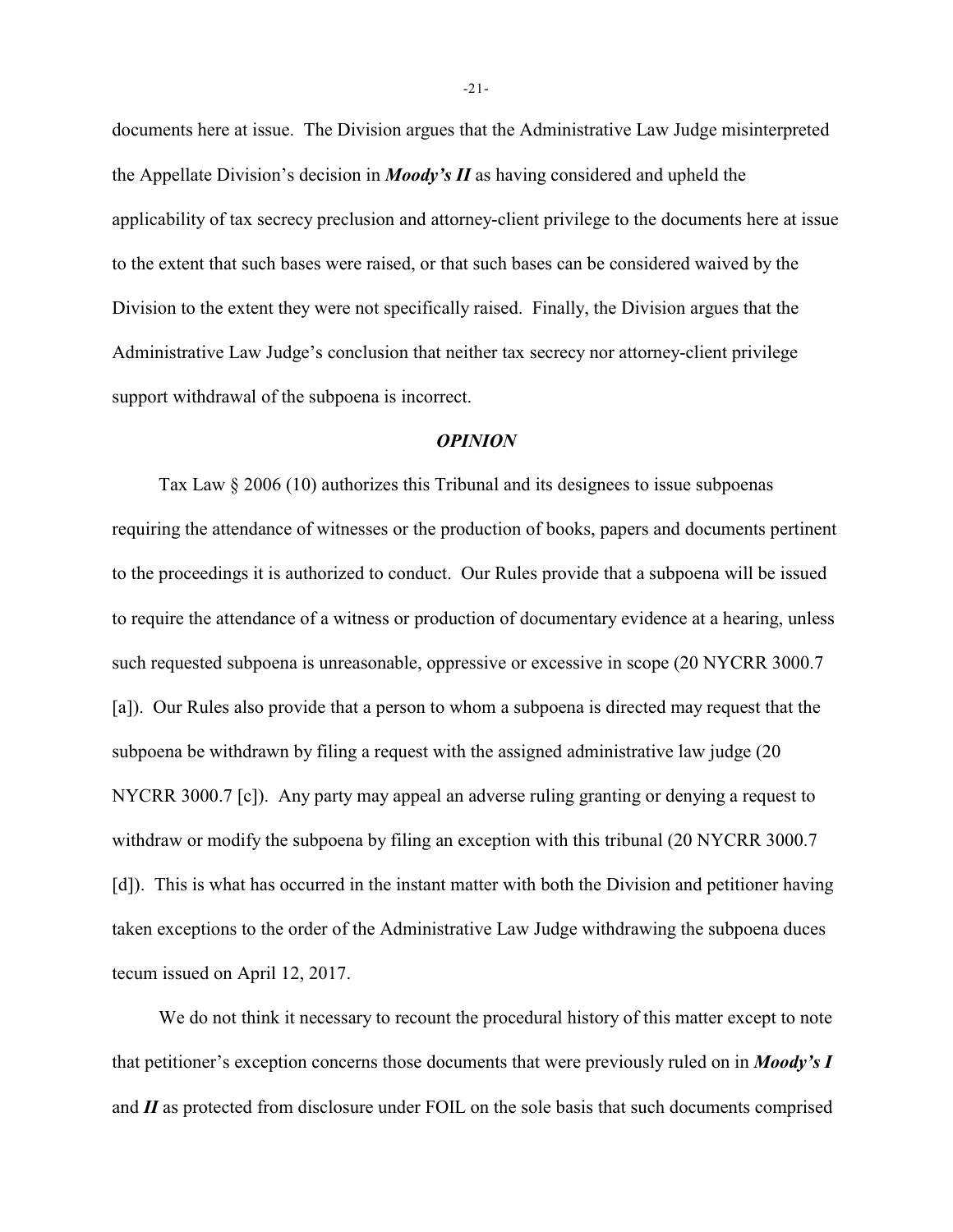deliberative, non-final intra-agency materials. The central question posed here is whether the Administrative Law Judge correctly determined that the public interest privilege applies, and if so, whether he correctly concluded that the public interest was best served by non-disclosure of the requested documents.

Unlike the statutory bars against disclosure like tax secrecy (*see* Tax Law § 211) or attorney-client privilege (*see* CPLR 4503), the public interest privilege was created through common law. The Court of Appeals, in one of the leading cases on the privilege, described it as thus:

"As part of the common law of evidence, "official information" in the hands of governmental agencies has been deemed in certain contexts, privileged. Such a privilege attaches to "confidential communications between public officers, and to public officers, in the performance of their duties, where the public interest requires that such confidential communications or the sources should not be divulged." The hallmark of this privilege is that it is applicable when the public interest would be harmed if the material were to to [sic] lose its cloak of confidentiality. It has been said that the privilege is a qualified one, which may be ineffective when it appears that the disclosure of the privileged information is necessary to avoid the risk of false testimony or to secure useful testimony. While this test may be appropriate in criminal cases, we would reject any such qualification in civil cases, since the privilege would become meaningless if it could be breached in order to secure "useful testimony." Any testimony, if relevant to the action at bar, may be said to be useful. While some commentators have argued that the privilege is qualified and requires a balancing of the needs of the litigants against the potential harm to the public interest that may result from disclosure, these, in reality, are two sides of the same coin. Public interest encompasses not only the needs of the government, but also the societal interests in redressing private wrongs and arriving at a just result in private litigation. Thus, the balancing that is required goes to the determination of the harm to the overall public interest. Once it is shown that disclosure would be more harmful to the interests of the government than the interests of the party seeking the information, the overall public interest on balance would then be better served by nondisclosure" (*Cirale v 80 Pine St. Corp.*, 35 NY2d 113 [1974] [internal citations and footnote references omitted]).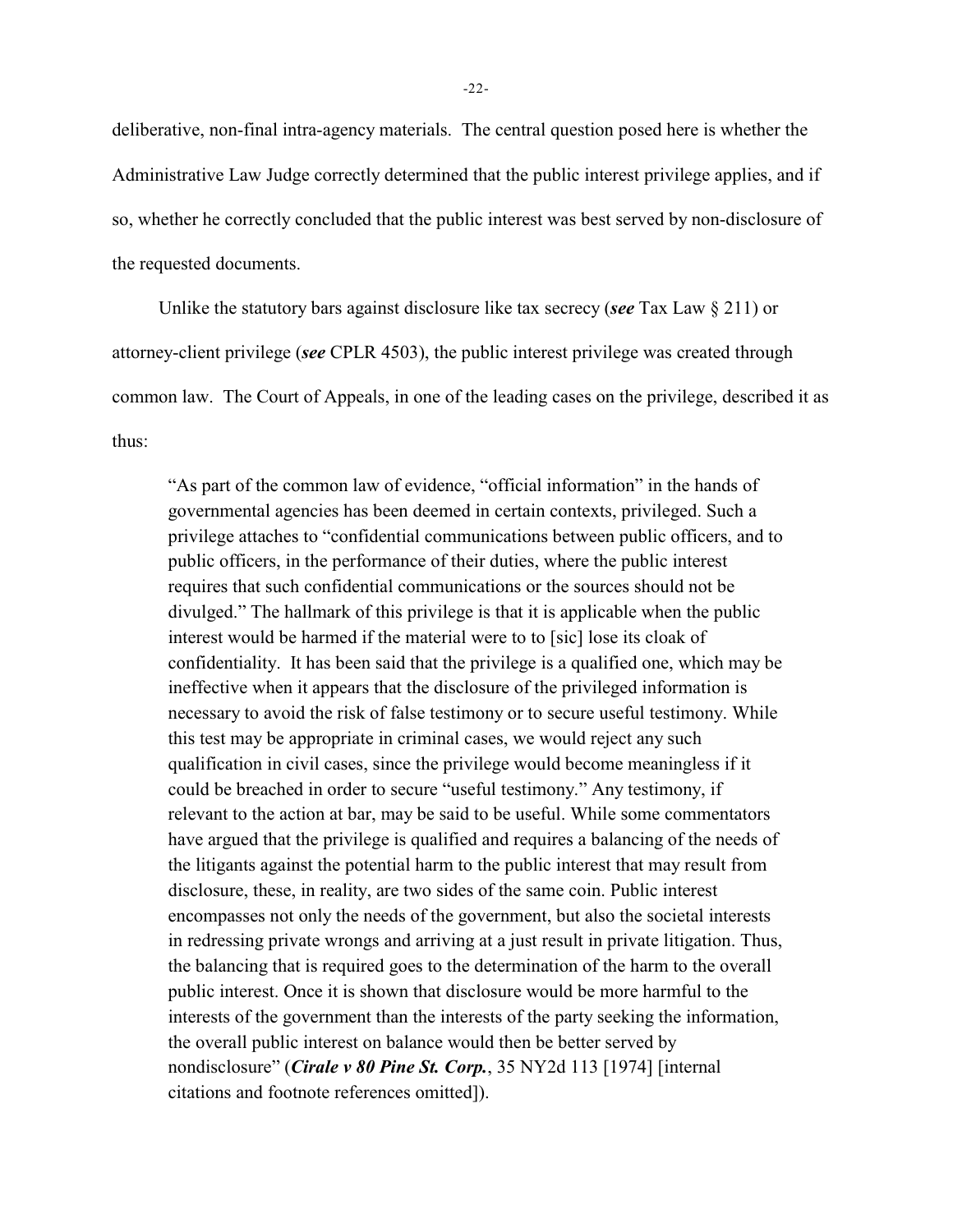Accordingly, where, as here, the privilege asserted is in a context analogous to discovery in a civil matter, the privilege is unqualified and the question of whether disclosure is warranted is answered by judicial balancing of the interests of the litigant seeking disclosure and the governmental entity seeking to preclude disclosure in light of whether the overall public interest is, on balance, served by disclosure or non-disclosure (*id.*). Public interest, and what adds up to sufficient potential harm to it to warrant protection of communications under the public interest privilege, are necessarily and inherently flexible concepts (*Matter of World Trade Ctr. Bombing* Litig., 93 NY2d 1 [1999]). A litigant's need for the materials sought is not enough on its own to outweigh the government's interest in non-disclosure because, if it were, the privilege would be rendered meaningless upon a showing that the testimony or materials sought are relevant and helpful to the litigant's case (*id.*; *see also Cirale* at 118; *Melendez v City of New York*, 109 AD2d 13, 18 [1st Dept 1985]). However, the conclusory assertion of a general harm to the public interest if the disputed documents are disclosed is insufficient to justify non-disclosure (*Cirale* at 118; *see also City of New York v Keene Corp.*, 304 AD2d 119 [1st Dept 2003]; *Matter of Labarbera v Ulster County Socy. for Prevention of Cruelty to Animals, 277 AD2d* 672 [3d Dept 2000]). There must be specific support for a claim of privilege; a determination of what constitutes sufficient potential harm to the public interest is a judicial one requiring that the government come forward and show that the public interest would be jeopardized by disclosure of information sought (*Cirale* at 118). Once it is shown that disclosure would be more harmful to the interests of the government than the interests of the party seeking the information, the overall public interest on balance would then be better served by non-disclosure (*id.*).

The balancing test is based on the facts of the case, which may require an examination of the requested materials in camera. Determining whether the public interest privilege attaches in a

-23-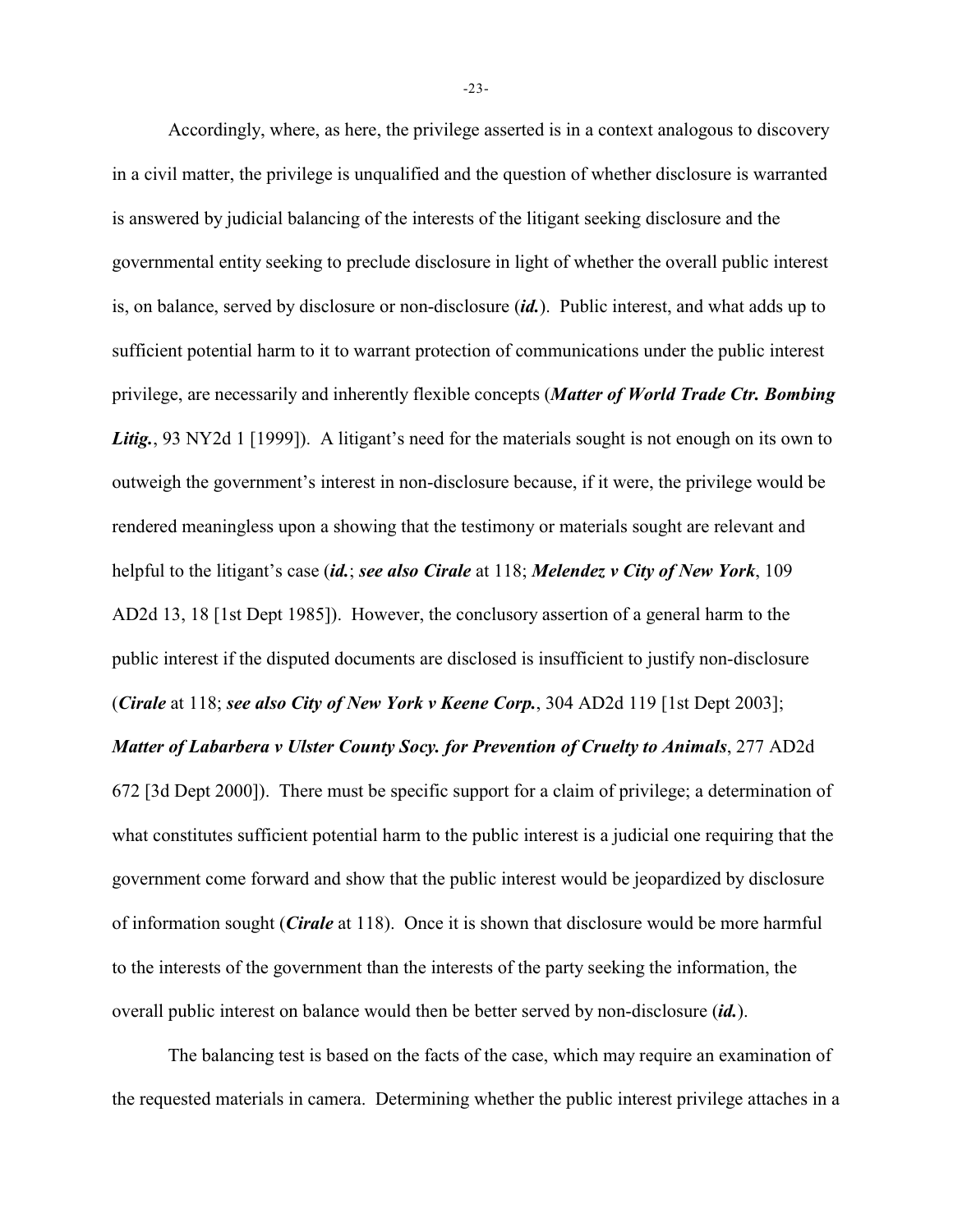particular setting is a "fact-specific determination for a fact-discretion weighing court, operating in camera, if necessary" (*World Trade Center* at 8). This in camera inspection of the documents requested under subpoena is especially important where "it is difficult to determine if [the] government's assertion of privilege is warranted without forcing disclosure of the very thing sought to be withheld" (*Cirale* at 119). Indeed, an in camera review is warranted even where the argument for non-disclosure is so overwhelming that requiring an in camera inspection of the documents prior to so concluding seems unnecessary (*Mahoney v Staffa*, 168 AD2d 809 [3d Dept 1990]).

Applying these principles to the facts in the instant matter, we find that the Administrative Law Judge erred in concluding that the public interest privilege attaches to the documents subject to the subpoena duces tecum issued on April 12, 2017 without conducting an in camera review of those documents. The Administrative Law Judge acknowledged that both the parameters of, and reasons for, the FOIL exemption regarding inter- and intra-agency materials differ from the consideration of factors prescribed in the balancing test for determining whether the public interest privilege applies. Such an acknowledgment leads to the conclusion that a review of the documents is necessary. Accordingly, we find that the Administrative Law Judge's ultimate conclusion was premature where he made no specific findings based on a review of the documents sought whether their disclosure, on balance, serves or harms the public interest. We are cognizant of the fact that these documents have been reviewed in camera, twice, first by the Albany County Supreme Court and then on appeal by the Appellate Division, Third Department (*Moody's I* and *II*), but must conclude that the required balancing test of the parties' interests in light of the overall public interest differs enough from the statutory exemption standards under FOIL that a fresh view of the requested documents is warranted (*see Mahoney*).

-24-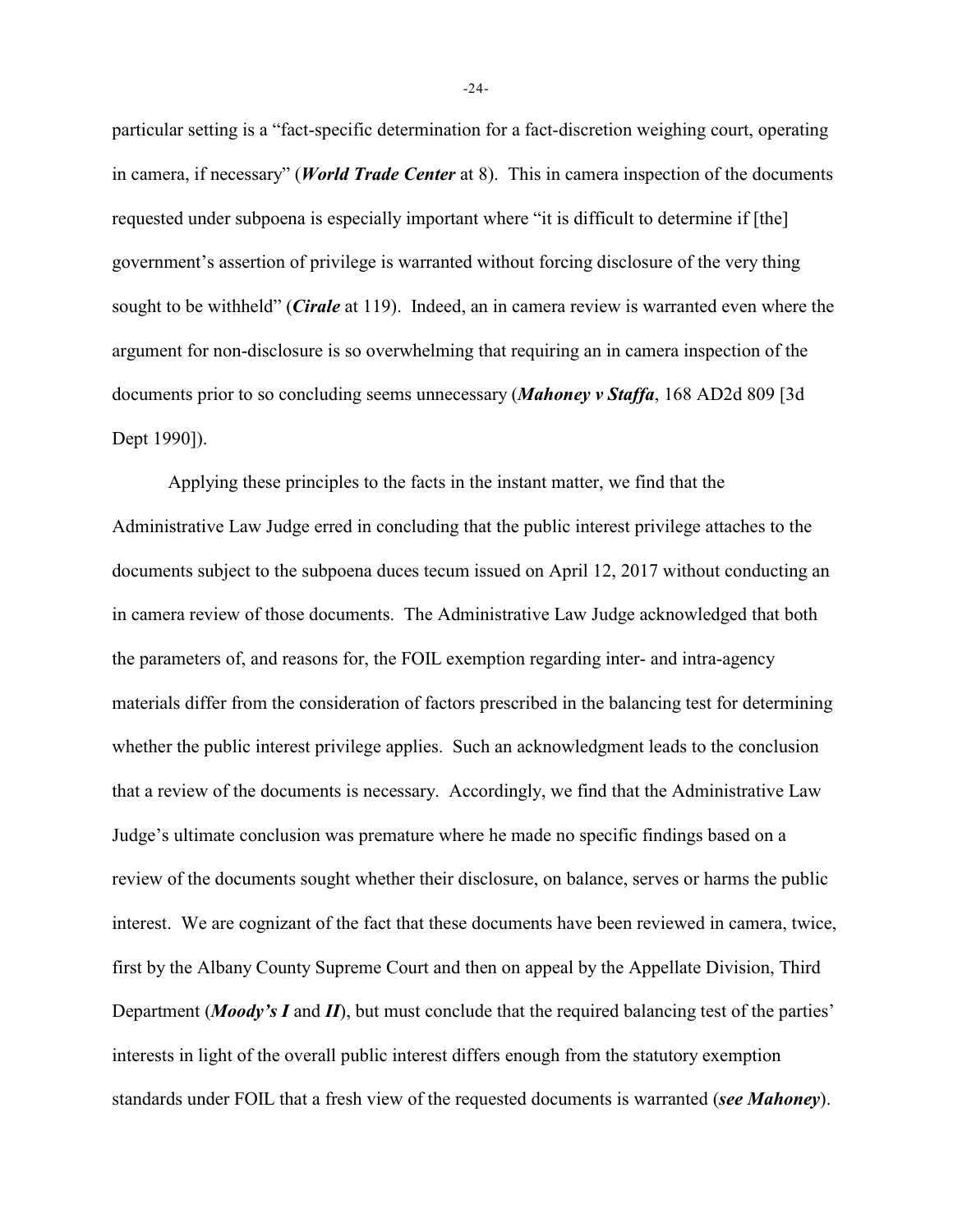We have considered petitioner's argument that the Division's assertion of the public interest privilege was improperly made and thus waived, but consider the same to be without merit. The Division asserted the privilege in its papers filed with the Administrative Law Judge giving notice of its motion for withdrawal of the subpoena here at issue. The Division argued that protecting its internal deliberative processes in the conduct of its audit and policy making activities outweighed any public interest favoring disclosure. While petitioner may disagree with the rationale given for the assertion of the privilege, claiming that the Division did not properly assert the privilege is belied by the filings in this matter. We conclude that petitioner's concerns would be resolved through conducting an in camera review of the documents here at issue.

We remand this matter to the Administrative Law Judge for an order consistent with this decision, i.e. whether, after an in camera review of the documents subject to the subpoena issued on April 12, 2017, the public interest privilege applies to such documents. This Tribunal will not retain jurisdiction over this matter on remand. In the event the parties wish to take exception to the order issued by the Administrative Law Judge on remand, they may do so by filing a timely exception thereto.

Accordingly, it is ORDERED, ADJUDGED and DECREED that:

1. The exception of the Division of Taxation is denied; and

2. With regard to the exception of Moody's Corp  $\&$  Subsidiaries, this matter is remanded to the Administrative Law Judge for the issuance of an order in response to the Division's motion for withdrawal consistent with this decision.

-25-